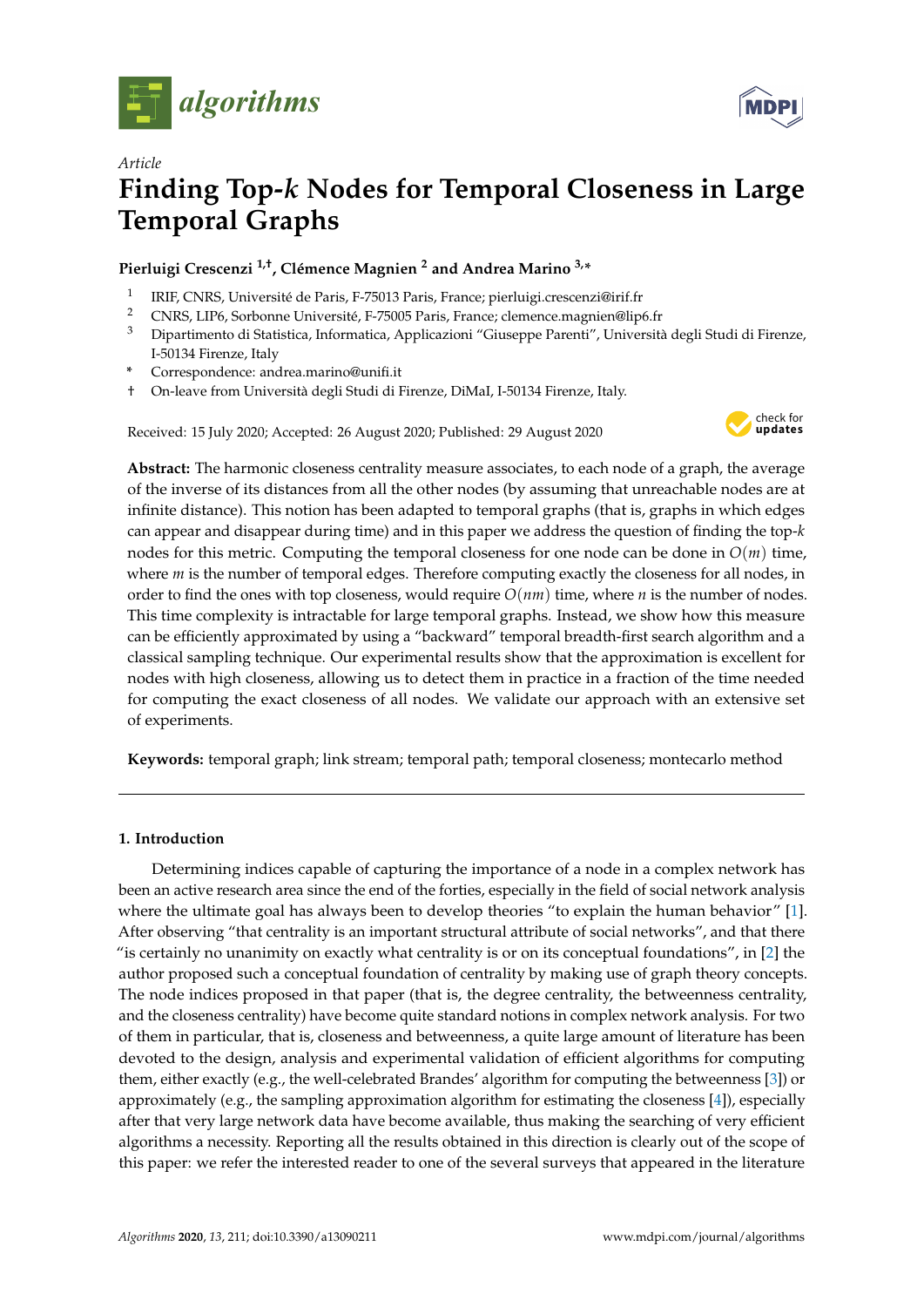(such as [\[5\]](#page-25-0)), to one of the several more conceptual works (such as [\[6\]](#page-25-1)), or to the excellent periodic table of network centrality shown in [\[7\]](#page-25-2).

In this paper, we focus our attention to the closeness centrality measure, which associates to each node of a graph its average distance from all the other nodes (since we will deal with unweighted graphs only, the distance between two nodes *u* and *v* is simply the number of edges included in the shortest path from *u* to *v*). In order to deal with the case of (weakly connected) directed graphs, two main alternatives are available when formally defining this measure: one approach assumes that the number of nodes reachable from a node *u* is known (see, for example, [\[8\]](#page-25-3)), while the other, which is also called harmonic centrality, uses the inverse of the distances in order to deal with disconnected pairs of nodes (see, for example, [\[9\]](#page-25-4)). Since in this paper we will use the temporal analogue of the second alternative, we limit ourselves to give the following formal definition. Given a directed graph  $G = (V, E)$ , the (harmonic) closeness of a node  $u \in V$  is defined as  $C(u) = \frac{1}{n-1} \sum_{v \in V: v \neq u} \frac{1}{d(u,v)}$ , where  $d(u, v)$  denotes the number of edges included in the shortest path from  $u$  to  $v$  (by convention,  $d(u, v) = \infty$  if there is no path connecting *u* to *v*). The harmonic closeness of a node is a value between 0 and 1: the closer is  $C(u)$  to 1, the more important the node  $u$  is usually considered. For instance, in a directed star with *n* nodes, there is one node whose closeness is equal to 1, while all other nodes have closeness equal to 0. On the contrary, in a directed cycle with *n* nodes, all nodes have closeness *Hn*−1, where *H<sup>k</sup>* denotes the *k*-th harmonic number (that is, the sum of the reciprocals of the first *k* natural numbers).

Computing the closeness of a node *u* in a directed (unweighted) graph is simple: we just have to perform a breadth-first search starting from *u* and sum the inverse of the distances to all the nodes reached by the search. This requires  $O(m)$  time and  $O(n)$  space, where *n* denotes the number of nodes and *m* denotes the number of edges. However, we are usually interested in comparing the closeness of all the nodes of the graph in order to rank them according to their centrality. This implies that we have to perform a breadth-first search starting from each node of the graph, thus requiring time *O*(*nm*). This computational time is unavoidable (as shown in [\[10\]](#page-25-5)), unless the strong exponential time hypothesis [\[11\]](#page-25-6) fails. However, in the case of real-world complex networks, the number of nodes and of edges is typically so large that this algorithm is practically useless. For this reason, several approaches have been followed in order to deal with huge graphs, such as computing an approximation of the closeness centrality (see, for example, [\[4,](#page-24-3)[12\]](#page-25-7)) or limiting ourselves to find the top-*k* nodes with respect to the closeness centrality [\[10\]](#page-25-5). These algorithms turn out to be so effective and efficient that several of them are already included in well-known and widespread used network analysis software libraries (such as [\[13](#page-25-8)[,14\]](#page-25-9)).

So far, we have talked about static graphs, that is, graphs whose topology does not change over time. In this paper, however, we will focus on (directed) relationships which have timestamps. This led the research community to the definition of temporal graphs, that is, (unweighted) graphs in which edges are active at specific time instants: for this reason, we call them temporal edges and we denote them by triples (*u*, *v*, *t*), where *t* is the appearing time of the temporal edge connecting *u* and *v*. Temporal graphs are ubiquitous in real life: phone call networks, physical proximity networks, protein interaction networks, stock exchange networks, and public transportation networks are all examples of temporal graphs, in which the nodes are related to each other at different time instants. Until recently, the time dimension has been often neglected by aggregating the contacts between vertices to (possibly weighted) edges, even in cases when detailed information on the temporal sequences of contacts or interactions would have been easily available. For example, almost all collaboration networks (such as the scientific or professional collaboration networks) have been almost always analyzed without taking into account the time of the collaboration, even when this information was easily available (such as in the case of the information given by the DBLP computer science bibliography web site).

However, if the temporal information is just ignored, we can lose important properties of the graph and we can even deduce wrong consequences. For example, in the case of the temporal undirected graph shown in the left part of Figure [1,](#page-2-0) if we ignore the temporal information associated with the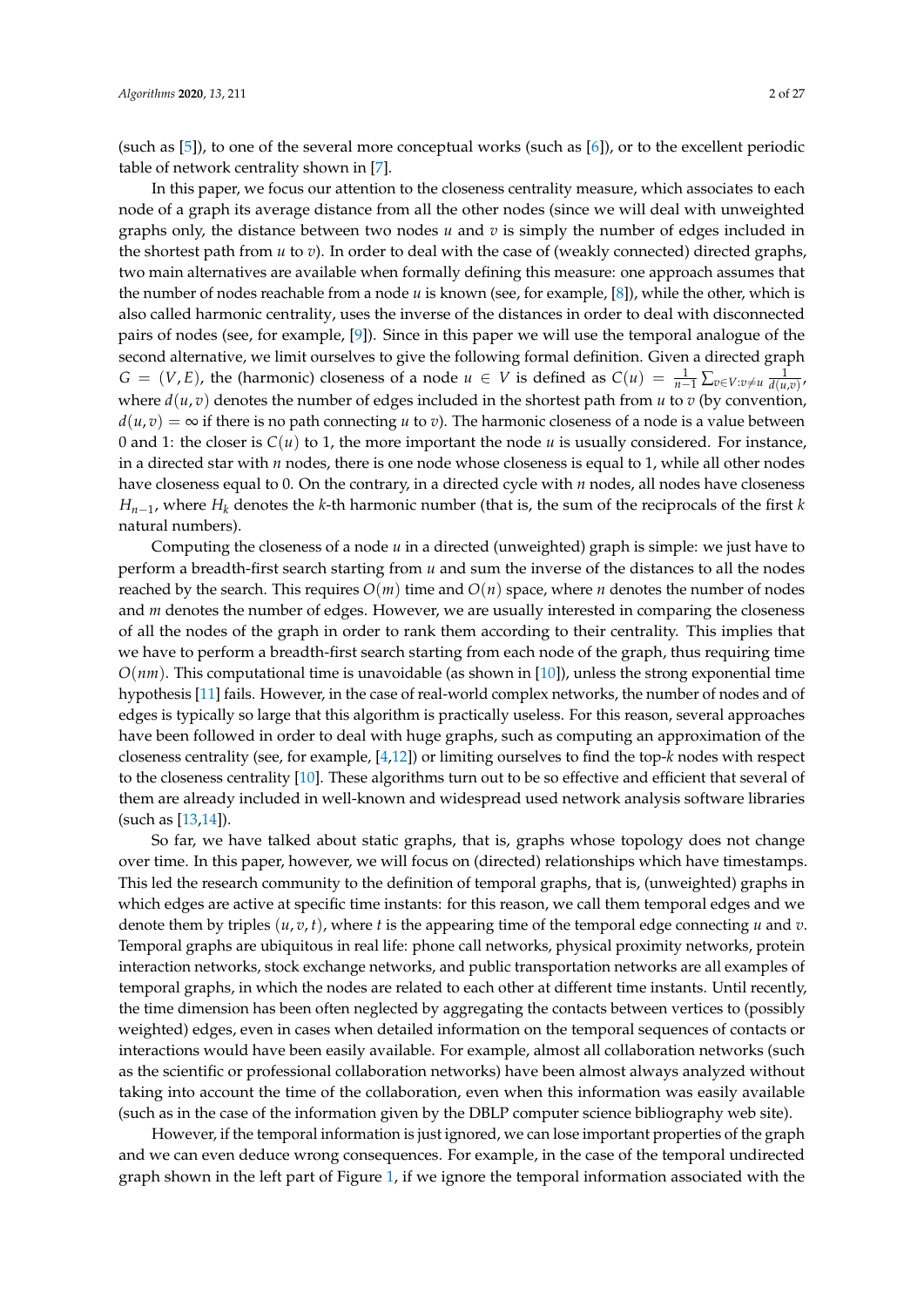edges, we can erroneously conclude that there exists a path starting from node *a*, arriving at node *c*, and visiting the other node *b*. However, this path does not correspond to a temporally-feasible path, since the edge connecting node *a* to node *b* appears after the edge connecting *b* to *c*: in other words, when we arrive in *b* it is too late to take the edge towards *c*. It is then important to analyze temporal graph properties by taking into account the temporal information concerning the time intervals in which specific edges appear in the graph. For this reason, the community has rethought several classical definitions of graph theory in terms of temporal graphs [\[15–](#page-25-10)[17\]](#page-25-11).

One of such definition is the one of closeness centrality, which has been repeatedly reconsidered in the case of temporal graphs [\[18–](#page-25-12)[27\]](#page-25-13). In several of these papers, the authors refer to the classical definition of closeness centrality (that is, the one based on the average temporal distance), but in many cases, they actually consider the temporal analogue of the harmonic closeness centrality. In both cases, however, the first step to perform in order to rethink the definition of closeness in terms of temporal graphs consists of defining the temporal distance between two nodes. Even if different notions of distance have been introduced while working with temporal graphs (see, for example, [\[28\]](#page-25-14)), in this paper, we will focus only on one specific distance definition, which is, in our opinion, one of the most natural ones: that is, the time duration of the earliest arrival path starting no earlier than a specific time instant. This definition is motivated, for example, by the following typical query one could pose to a public transport network: if I want to leave no earlier than time *t*, how long does it take to me to go from a (bus/metro/train) station to another station?

More precisely, for any time instant *t*, a temporal *t*-path (also called *t*-journey) is a sequence of edges such that the first edge appears no earlier than *t* and each edge appears later than the edges preceding it. Its arrival time is the appearing time of its last edge and its duration is the difference between its arrival time and *t* (plus one in order to include the traveling time along the last edge). The *t*-distance  $d_t(u, v)$  from a node *u* to a node *v* is then the minimum duration of any temporal *t*-path connecting *u* to *v* and having the smallest arrival time (once again, if there is no *t*-path from *u* to *v*, we will assume that  $d_t(u,v) = \infty$ . For instance, in the case of the temporal triangle in the left part of Figure [1,](#page-2-0) we have that  $d_1(c, a) = 2 - 1 + 1 = 2$ , while  $d_2(c, a) = 4 - 2 + 1 = 3$ : indeed, if we insist in leaving after time 1, we cannot arrive at *a* before time 4. Note that, for any  $t \in (2,4]$ ,  $d_t(b, a) = d_t(b, c) = \infty$ , since there are no temporal edges incident to *b* with appearing time greater than 2.

<span id="page-2-0"></span>

**Figure 1.** An example of a temporal undirected graph with the three temporal edges  $(a, b, 2)$ ,  $(a, c, 4)$ , and (*b*, *c*, 1) (**left**) and of the corresponding *t*-distances (**right**).

Once we have a definition of distance from a node to another node, we can define the notion of temporal closeness centrality of a node *u* at a given time instant *t* by simply applying the harmonic definition of closeness in the case of a static graph (see, for example, [\[9\]](#page-25-4)). Note that we refer to the harmonic closeness centrality, since, as in the case of weakly connected directed graphs, this definition allows us to deal with the fact that two nodes might not be connected by a temporal path. More precisely, the *t*-closeness of a node *u* is defined as  $C_t(u) = \frac{1}{n-1} \sum_{v \in V: v \neq u} \frac{1}{d_t(u,v)}$ . In [\[22\]](#page-25-15), the evolution of  $C_t(u)$ was analysed in the case of two social networks (an e-mail graph and a contact graph). To this aim, the authors used an algorithm (inspired by [\[29\]](#page-26-0)) for computing the *t*-closeness of a node of a temporal graph, whose time complexity is linear in the number *m* of temporal edges and whose space complexity is linear in the number *n* of nodes. For example, we can apply this algorithm to analyse and compare the evolution of the *t*-closeness in the case of two actors, by referring to the IMDB collaboration graph,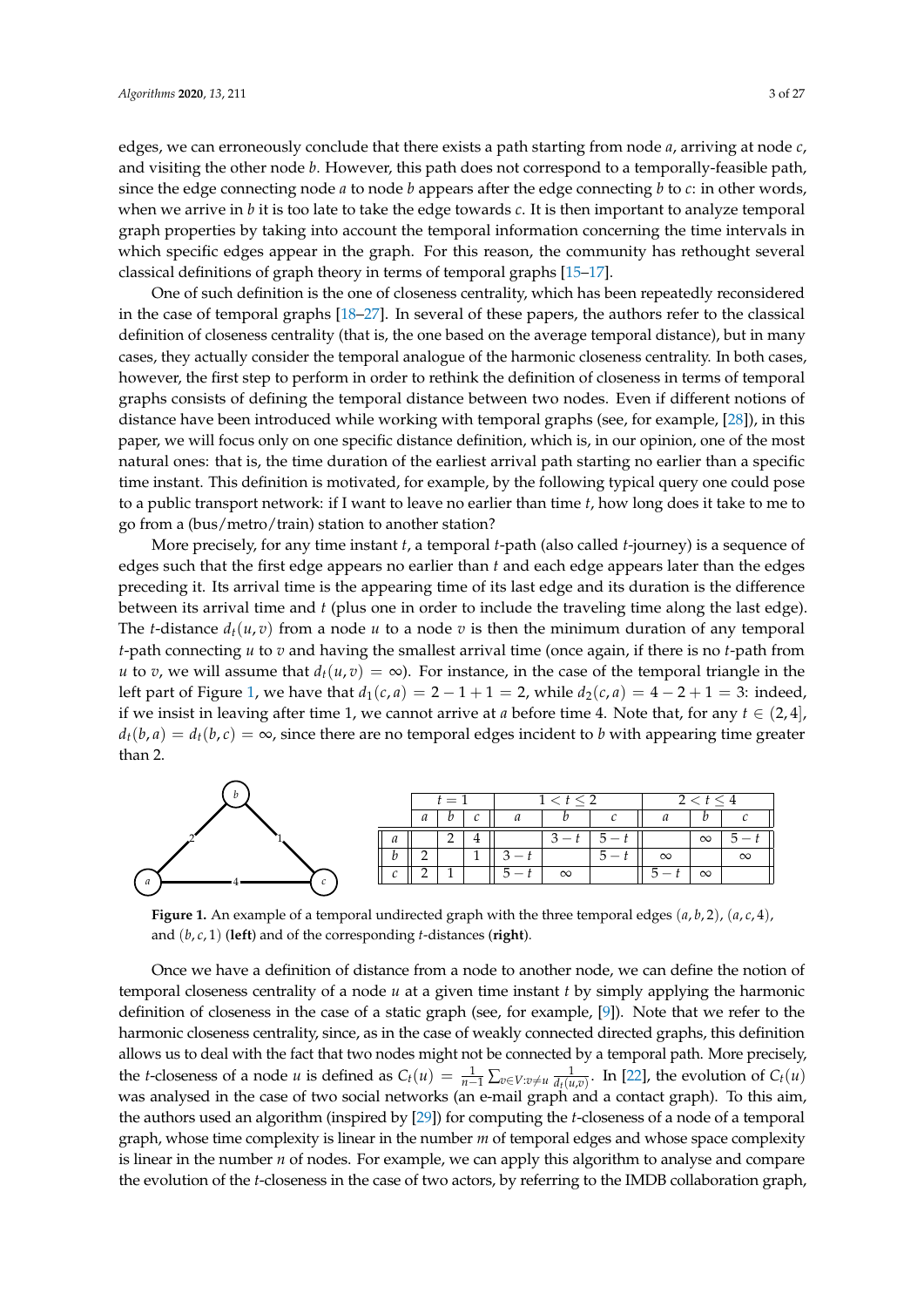where the nodes are the actors and the temporal edges correspond to collaborations in the same (non TV) movie (the appearing time of an edge is the year of the movie). In the left part of Figure [2,](#page-3-0) we show the evolution of the *t*-closeness of Christopher Lee and Eleanor Parker (two actors who were alive approximately in the same period) (Note that the *t*-closeness is greater than zero even when *t* is less than the birth year of the corresponding actor. This is not a contradiction, since, in general, a temporal edge may contribute to the *t*-closeness of a node for all *t* preceding the appearing time of the temporal edge itself). As can be seen, the two plots are quite similar until the end of the sixties (even if the plot of Parker has a smaller peak). Successively, Parker drastically reduced her activity (indeed, after *The sound of music* in 1965, she participated to only six not very successful movies), while Lee had two other growing periods (most likely, the second one is related to his participation to the *Star Wars* and the *The Lord of the Rings* sagas). The figure thus suggests that Lee has been more "important" than Parker.

<span id="page-3-0"></span>

**Figure 2.** The evolution of the *t*-closeness of Christopher Lee, in red, and Eleanor Parker, in black, (**left**) and the top-20 nodes in Paris according to the temporal closeness (**right**).

In order to capture this idea formally, we introduce a global temporal closeness centrality of a node *u* in a given time interval  $[t_1, t_2]$  which is based on computing the integral of  $C_t(u)$  over that interval. That is, for any node  $u$  in the graph, we compute and analyse the temporal closeness  $C(u)$  of *u*, which is defined as

$$
C(u) = \frac{1}{t_2 - t_1} \int_{t_1}^{t_2} C_t(u) \, \mathrm{d}t
$$

(intuitively,  $C(u)$  can be seen as the Area Under Curve (AUC) value of the function  $C_t(u)$ ). This is similar to what is done in [\[18\]](#page-25-12) for the betweenness centrality (which is connected to the number of shortest paths that pass through a node): since their betweenness definition depends on the time at which a node is considered, they average it to obtain a global value. Here the integral is the natural equivalent of the average, for a continuous function. For example, the closeness of Christopher Lee is approximately equal to 0.005, while the closeness of Eleanor Parker is approximately equal to 0.003, thus confirming the previous intuition that Lee is more central than Parker. The right part of Figure [2,](#page-3-0) instead, shows the top 20 nodes in the public transport temporal graph of Paris with respect to the temporal closeness centrality measure (the used graph is derived by the data set published in [\[30\]](#page-26-1), and successively adapted to the temporal graph framework in [\[31\]](#page-26-2)).

# *1.1. Our Results*

Our first contribution is the design and analysis of an algorithm for computing the temporal closeness of a node of a temporal graph in a given time interval, whose time complexity is linear in the number *m* of temporal edges and whose space complexity is linear in the number *n* of nodes. This algorithm, which is an appropriate modification of the one used in [\[22\]](#page-25-15) and adapted from [\[29\]](#page-26-0), can be seen as a temporal version of the classical breadth-first search algorithm. Computing the temporal closeness of all nodes in order to compare them and find the nodes with highest temporal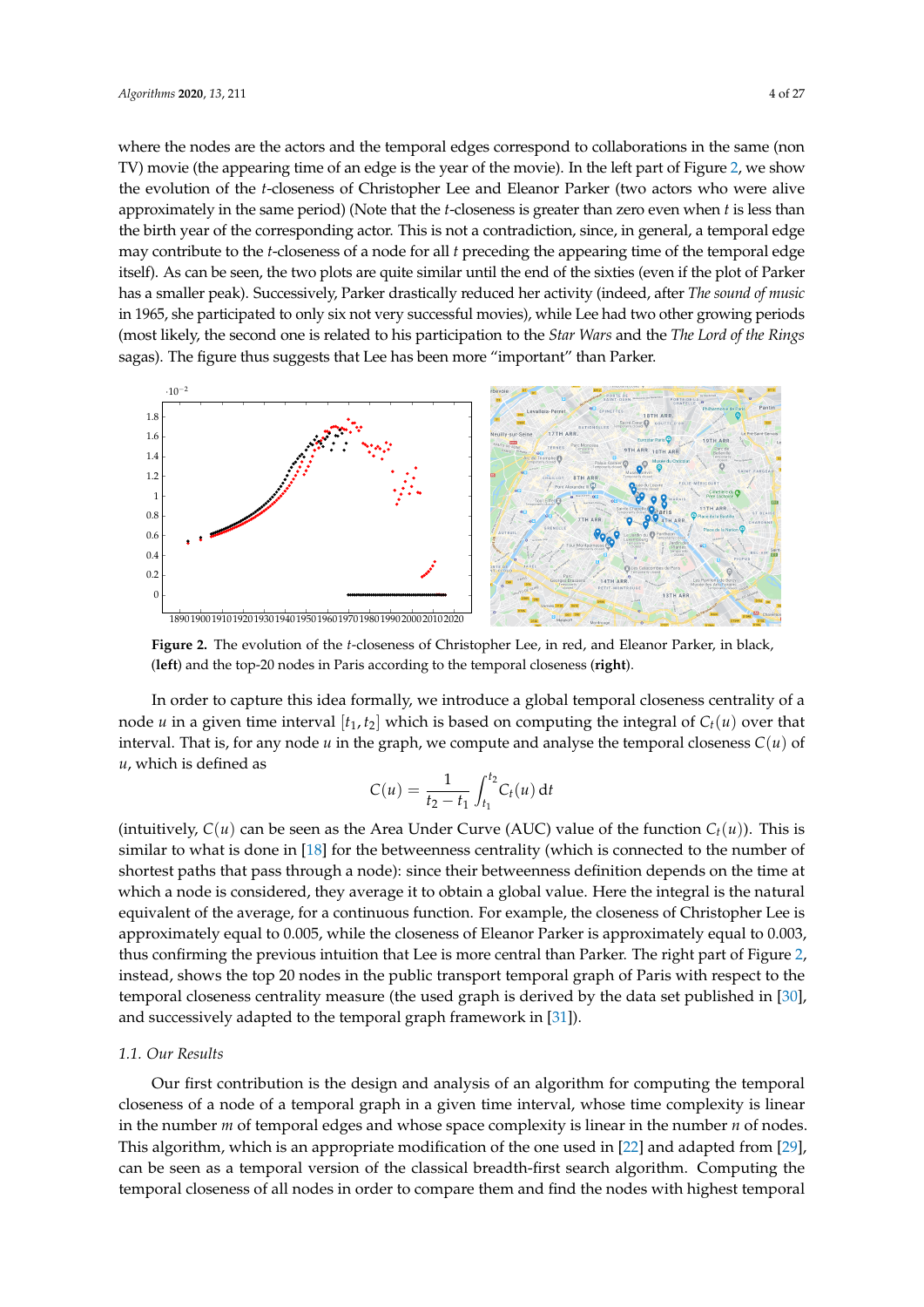closeness can, hence, be done in time *O*(*nm*), by applying *n* times the algorithm for computing the temporal closeness of a node. This time complexity, however, is much too high in the case of large temporal graphs.

Our second and more important contribution is showing that the algorithm for computing the temporal closeness of a node can be modified in order to obtain a backward version of the algorithm itself, which allows us to compute the "contribution"  $C(u, d)$  of a specific node  $d$  to the temporal closeness of any other node *u*. By using this algorithm (which is inspired by the earliest arrival profile algorithms of [\[32\]](#page-26-3)), we can then implement a temporal version of the sampling algorithm introduced in [\[4\]](#page-24-3) in order to approximate the closeness in static graphs. In particular, for a temporal graph with *n* nodes and *m* temporal edges, we can compute an estimate of the temporal closeness of all its nodes whose absolute error is bounded by  $\epsilon$  in time  $O\left(\frac{\log n}{\epsilon^2}\right)$  $\left(\frac{\log n}{\epsilon^2}m\right)$ , which significantly improves over the time complexity of applying *n* times the algorithm for computing the temporal closeness of a node, that is, *O*(*nm*).

There is a natural way of using this temporal closeness estimation to empirically find the exact top-*k* nodes according to our temporal closeness metric. This approach simply consists in running our estimate temporal closeness computation algorithm, in finding the top-*K* nodes for the estimated temporal closeness, with  $K > k$ , and in computing the exact temporal closeness of these nodes. Our third contribution is an extensive experimental validation of this approach with a dataset of 45 medium/large temporal graphs. Indeed, we show empirically that using this method we can retrieve the actual top-100 nodes of all large graphs we have considered by choosing  $K = 1024$ , that is (with a little abuse of notation), in time  $O(2048 \times m)$ , which is between 10 and 100 times faster than computing the temporal closeness of all nodes.

#### *1.2. Other Related Work*

Besides the references given above, our paper is related to all work on the definition and computation of different temporal centrality measures, such as the temporal betweenness centrality defined in [\[33\]](#page-26-4), the *f*-PageRank centrality defined in [\[34\]](#page-26-5), or the temporal reachability used in [\[35\]](#page-26-6), just to mention some recent ones. The authors of [\[36\]](#page-26-7), instead, study the evolution of the closeness centrality for static graphs and propose efficient algorithms for computing it. In the case of static graphs, an approach based on the sampling approximation algorithm of [\[4\]](#page-24-3), in order to select the candidates for which computing the exact closeness, was proposed in [\[37\]](#page-26-8): its complexity is, however, still quite high, that is,  $\tilde{O}(n^{2/3}m)$  (under the rather strong assumption that closeness values are uniformly distributed between 0 and the diameter). Still, in the case of static graphs, in [\[38\]](#page-26-9) the authors identify the candidates by looking for central nodes with respect to a "simpler" centrality measure (for instance, degree of nodes).

## *1.3. Structure of the Paper*

In the rest of this section, we give all the necessary definitions concerning temporal paths, temporal distances and temporal closeness (these definitions are mostly inspired by [\[16,](#page-25-16)[28,](#page-25-14)[39\]](#page-26-10)). In Section [2](#page-6-0) we introduce and analyze our algorithm for computing the temporal closeness of a node of a temporal graph in a given time interval, while in Section  $3$  we describe and analyze the backward version of this algorithm and we show how this version can be used in order to obtain an error-guaranteed estimate of the temporal closeness of all the nodes of a temporal graph. In these two sections, we assume that the temporal edges have all distinct appearing times: in Section [4,](#page-13-0) we show how our algorithms can be adapted (without worsening the time and space complexity) to the more general and more realistic case in which multiple edges can appear at the same time. In Section [5](#page-14-0) we experimentally validate our approximation algorithm and we show how it can be applied to the problem of finding the top nodes in real-world medium/large temporal graphs. Finally, in Section [6](#page-19-0) we conclude by suggesting some research directions and possibly other applications of our backward temporal breadth-first search algorithm.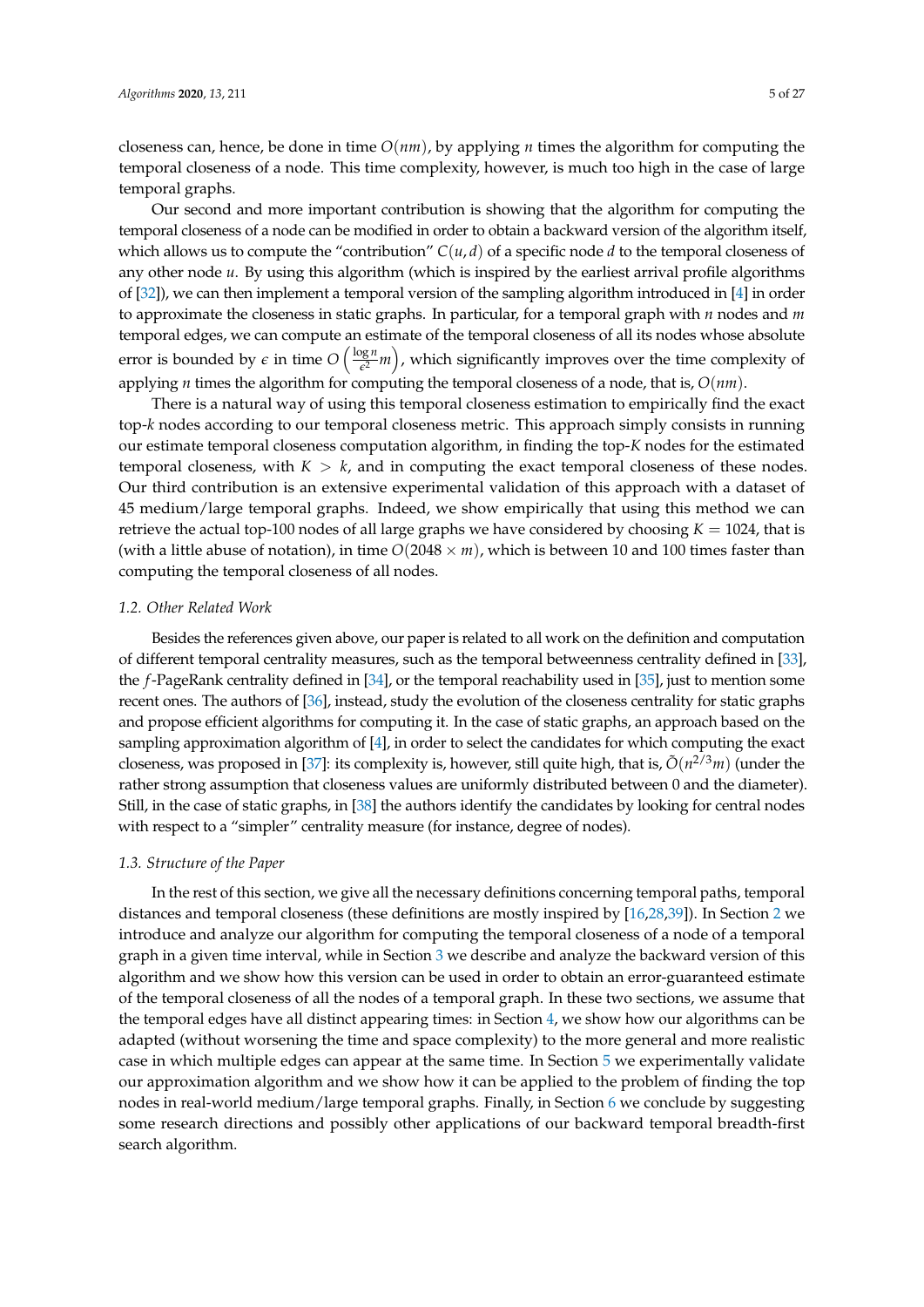## *1.4. Definitions and Notations*

A temporal graph is a pair  $G = (V, E)$ , where V is the set of nodes and E is the set of temporal edges. A temporal edge  $e \in E$  is a triple  $(u, v, t)$ , where  $u, v \in V$  are the source and destination nodes of the edge, respectively, and  $t \in \mathbb{N}$  is the appearing time of the edge. If the temporal edges are bidirectional, then  $(u, v, t)$  can be also written as  $(v, u, t)$ . Let  $t_\alpha$  (respectively,  $t_\omega$ ) denote the minimum (respectively, maximum) appearing time of a temporal edge in  $E$ . The time horizon  $\mathcal{T}(G)$  of a temporal graph *G* is the interval  $[t_\alpha, t_\omega]$  of real numbers no smaller than  $t_\alpha$  and no greater than  $t_\omega$ . In this paper, we will assume that the temporal edges are given to the algorithms one after the other (similarly, to the streaming model) either in non-decreasing or in non-increasing order with respect to the appearing time.

A temporal path  $\mathbb P$  (also called a temporal walk [\[17\]](#page-25-11)) in a temporal graph *G* =  $(V,E)$  from a node  $u \in V$  to a node  $v \in V$  is a sequence of temporal edges  $e_1 = (u_1, v_1, t_1), e_2 = (u_2, v_2, t_2), \ldots, e_k = (u_k, v_k, t_k)$  such that  $u = u_1, v = v_k$ , and, for each i with 1 < *i* ≤ *k*,  $u_i = v_{i-1}$  and  $t_i \ge t_{i-1} + 1$ . The length of a temporal path is the number of temporal edges included in it. The starting time (respectively, ending time) of a temporal path  $\mathbb{P}$ , denoted by  $\sigma(\mathbb{P})$ (respectively, *η*(P)), is equal to the appearing time of the first (respectively, last) temporal edge in the path. Given a time  $t \in \mathcal{T}(G)$  and two nodes *u* and *v*, we will denote by  $\mathcal{P}^{\geq}(u,v,t)$  the set of all temporal paths P from *u* to *v* such that  $\sigma(\mathbb{P}) \geq t$ . Among all these temporal paths, in this paper we will distinguish the ones which allow us to arrive as early as possible.

**Definition 1.** Given a temporal graph  $G = (V, E)$ , two nodes u and v in V, and a time  $t \in \mathcal{T}(G)$ , a path  $\mathbb{P} \in \mathcal{P}^{\geq}(u,v,t)$  is said to be an earliest arrival t-path if  $\eta(\mathbb{P}) = \min\{\eta(\mathbb{P}'): \forall \mathbb{P}' \in \mathcal{P}^{\geq}(u,v,t)\}.$ 

Given a time  $t \in \mathcal{T}(G)$  and two nodes *u* and *v*, the *t*-duration of a path  $\mathbb{P} \in \mathcal{P}^{\geq}(u,v,t)$  is defined as  $\delta(\mathbb{P}) = \eta(\mathbb{P}) - t + 1$ . Hence, an earliest arrival *t*-path is also a path in  $\mathcal{P}^{\geq}(u,v,t)$  with minimum *t*-duration. For this reason, we will also call these paths the shortest *t*-paths from *u* to *v*.

**Definition 2.** Given a temporal graph  $G = (V, E)$ , two nodes *u* and *v* in *V*, and a time  $t \in \mathcal{T}(G)$ , the t-distance  $d_t(u, v)$  from u to v is equal to the t-duration of any shortest t-path from u to v (by convention, *if*  $\mathcal{P}^{\geq}(u,v,t) = \emptyset$ , then we set  $d_t(u,v) = \infty$ ).

Once we have introduced the notion of *t*-distance, we can also define the analog of the harmonic closeness centrality in static graphs as follows.

**Definition 3.** Given a temporal graph  $G = (V, E)$ , a node *u*, and a time  $t \in \mathcal{T}(G)$ , the *t*-closeness of *u* is *defined as*

$$
C_t(u) = \frac{1}{n-1} \sum_{v \in V: u \neq v} \frac{1}{d_t(u,v)}.
$$

*The (temporal) closeness of u in*  $\mathcal{T}(G)$  *is then defined as* 

$$
C(u) = \frac{1}{t_{\alpha} - t_{\alpha}} \int_{t_{\alpha}}^{t_{\alpha}} C_t(u) dt.
$$

An Example

Let us consider the temporal graph shown in the left part of Figure [1.](#page-2-0) In this case,  $t_\alpha = 1$ ,  $t_\omega = 4$ , and  $\mathcal{T}(G) = [1, 4]$ . As shown in the right part of the figure, for any  $t \in [1, 2]$ , the duration of a shortest *t*-path from node *a* to node *b* is equal to  $d_t(a, b) = 2 - t + 1 = 3 - t$ , while, for any  $t \in (2, 4]$ , this duration is infinity since there is no *t*-path from node *a* to node *b*. On the other hand, for any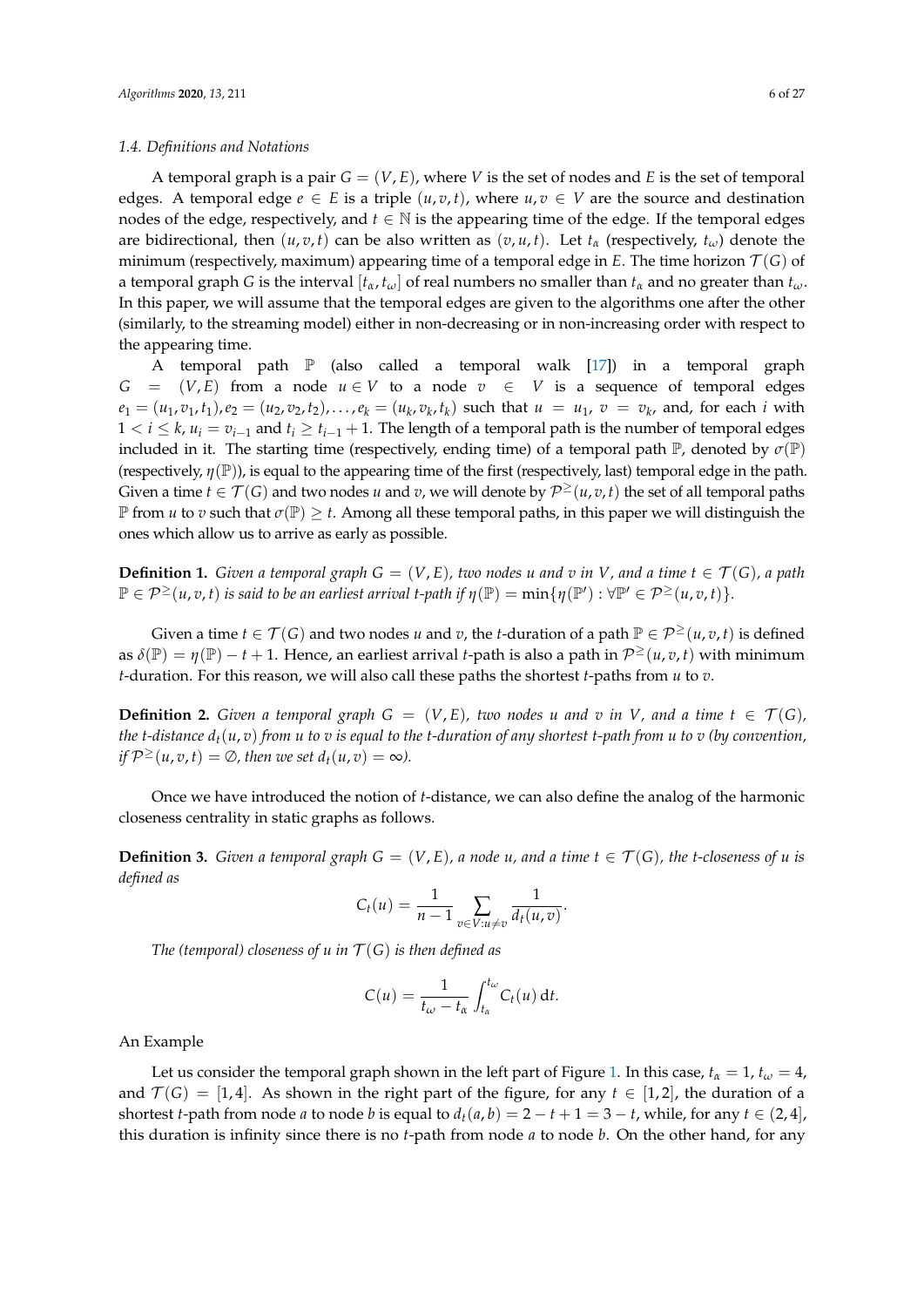$t \in [1, 4]$ , the duration of a shortest *t*-path from node *a* to node *c* is equal to  $d_t(a, c) = 4 - t + 1 = 5 - t$ . Hence, the closeness of node *a* is equal to

$$
C(a) = \frac{1}{2} \frac{1}{3} \left[ \int_1^2 \left( \frac{1}{3-t} + \frac{1}{5-t} \right) dt + \int_2^4 \frac{1}{5-t} dt \right] = \frac{1}{6} \left( \ln \frac{2}{1} + \ln \frac{4}{3} + \ln \frac{3}{1} \right) \approx 0.35.
$$

Analogously, we can verify that the closeness of node *b* is  $C(b) \approx 0.16$ , and that the closeness of node *c* is  $C(c) \approx 0.23$ .

## <span id="page-6-0"></span>**2. Computing the Closeness**

In this section, we propose an algorithm for computing exactly the closeness of a node *u* of a temporal graph *G*. This algorithm can be seen as a temporal version of the breadth-first search algorithm starting from a source node *s*, in which the temporal edges are scanned in non-decreasing order with respect to their appearing time. In the following, we assume that the appearing times of all temporal edges are distinct: the algorithm can be adapted to the case in which this assumption is not satisfied, as we will see below. Moreover, we assume that the temporal graph is directed: if this is not the case, we simply have to examine each edge twice by inverting the source and the destination.

The algorithm maintains, for each node *x* of *G*, a triple  $\tau_x = (l_x, r_x, a_x)$ , which indicates that, for any time instant *t* in  $(l_x, r_x]$ , any earliest arrival *t*-path  $\mathbb P$  from *s* to *x* has ending time  $\eta(\mathbb P)$  equal to  $a<sub>x</sub>$  (see Algorithm [1\)](#page-7-0). At the beginning, we do not know anything about the reachability of a node *x* from *s*: hence, we set the arrival time of *x* equal to  $\infty$  for an arbitrary time interval (for example,  $(t_\alpha - 2, t_\alpha - 1)$  $(t_\alpha - 2, t_\alpha - 1)$  preceding  $t_\alpha$  (line 1). When we read a new temporal edge  $(x, y, t)$ , we first set  $\tau_s = \{(t-1, t, t-1)\}\$ , since, clearly, the source node is always reachable even before the appearance of the edge (line [2\)](#page-7-2). Let  $\tau_x = (l_x, r_x, t_x)$  and  $\tau_y = (l_y, r_y, t_y)$  be the two triples associated with x and y, respectively. If  $r_x > r_y$ , then we add to the closeness of *s* the contribution of node *y* corresponding to the interval  $(l_y, r_y]$  (line [3\)](#page-7-3) and we update the triple associated with *y* by setting  $\tau_y = (r_y, r_x, t)$  (line [4\)](#page-7-4). This update is justified by Lemma [1.](#page-6-1) When all temporal edges have been read, we add to the closeness of *s* the contribution of a node *x* corresponding to the interval  $(l_x, r_x]$  (line [5\)](#page-7-5), which is the last interval for which the earliest arrival time has been computed. The way of computing the contribution to the closeness of *s* (lines [3](#page-7-3) and [5\)](#page-7-5) is justified by the proof of Theorem [1.](#page-8-0)

<span id="page-6-1"></span>**Lemma 1.** Let  $G = (V, E)$  be a temporal graph and  $s \in V$ . For any  $u \in V$  with  $u \neq s$ , let  $E_u = \langle \tau_{u,0}, \tau_{u,1}, \dots, \tau_{u,h_u} \rangle$  be the sequence of triples  $\tau_{u,i} = (l_{u,i}, r_{u,i}, a_{u,i})$  such that  $l_{u,0} = t_\alpha - 2$ ,  $r_{u,0} = t_\alpha - 1$ ,  $a_{u,0} = \infty$ , and, for  $1 \le i \le h_u$ ,  $(l_{u,i}, r_{u,i}, a_{u,i})$  is the triple assigned to  $\tau[u]$  at the i-th execution of line  $4$  with  $y = u$  *during the running of Algorithm* [1](#page-7-0) *with input* G and *s* (note that  $h_u = 0$  *if this line is never executed* with  $y=u$ ). Then, for any  $u\in V$  with  $u\neq s$ , the intervals  $(l_{u,i},r_{u,i}],$  for  $0\leq i\leq h_u$ , form a partition of the *interval*  $(t_{\alpha} - 2, r_{u, h_u}]$ , and, for any  $t \in \mathcal{T}(G)$ ,

$$
d_t(s, u) = \begin{cases} a_{u,i} - t + 1 & \text{if } t \in (l_{u,i}, r_{u,i}] \text{ with } 1 \leq i \leq h_u, \\ \infty & \text{otherwise.} \end{cases}
$$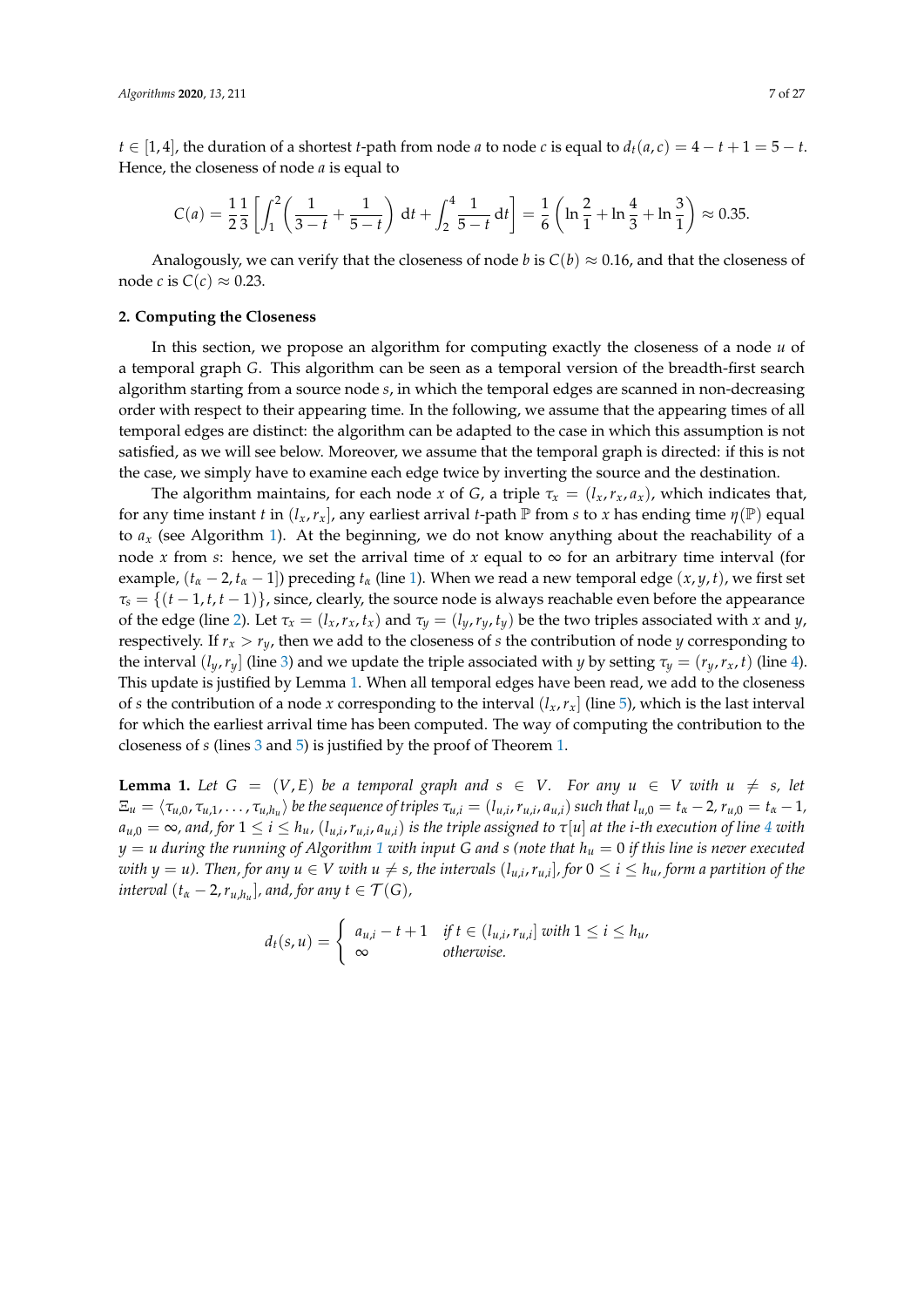|  | <b>Algorithm 1:</b> Algorithm for computing the closeness of a node |  |  |
|--|---------------------------------------------------------------------|--|--|
|  |                                                                     |  |  |

<span id="page-7-2"></span><span id="page-7-1"></span>**Data:** Stream of temporal edges of a directed temporal graph  $G = (V, E)$  in non-decreasing order with respect to their appearing time and source *s* **Result:** Real number equal to the closeness of *s* **for**  $x \leftarrow 1$  **to**  $|V|$  **do 1**  $\tau[x] = (t_{\alpha} - 2, t_{\alpha} - 1, \infty);$ **end**  $C \leftarrow 0$ ; **while** *there are other edges to be read* **do** let  $e \leftarrow (x, y, t)$  be the next edge;  $\tau[s] \leftarrow (t-1, t, t-1);$  $(l_x, r_x, a_x) \leftarrow \tau[x]$ ;  $(l_y, r_y, a_y) \leftarrow \tau[y]$ ; **if**  $r_x > r_y$  **then**  $\mathcal{C} \leftarrow \mathcal{C} + \ln \frac{a_y - \max(t_\alpha, l_y) + 1}{a_y - \max(t_\alpha, r_y) + 1};$ **4**  $\tau[y] \leftarrow (r_y, r_x, t);$ **end end for**  $x \leftarrow 1$  **to** |*V*| **do**  $(l_x, r_x, a_x) \leftarrow \tau[x]$ ;  $\int_{0}^{2\pi} C \leftarrow C + \ln \frac{a_x - \max(t_x, l_x) + 1}{a_x - \max(t_x, r_x) + 1};$ **end return**  $\frac{C}{(n-1)(t_{\omega}-t_{\alpha})}$ 

<span id="page-7-5"></span><span id="page-7-4"></span><span id="page-7-3"></span>**Proof.** We prove the lemma by induction on the number *k* of temporal edges that have been read. In particular, for any *k* with  $0 \le k \le |E|$ , let  $A(k)$  be the following statement.

<span id="page-7-0"></span>For any  $u \in V$  with  $u \neq s$ , let  $\Xi_u^k = \langle \tau_{u,0}, \tau_{u,1}, \ldots, \tau_{u,h_u^k} \rangle$  be the prefix of  $\Xi_u$  containing the triples assigned to  $\tau[u]$  at line [4](#page-7-4) with  $y = u$  after having read *k* edges. The intervals  $(l_{u,i}, r_{u,i}]$ , for  $0 \le i \le h_u^k$ , form a partition of the interval  $(t_\alpha - 2, r_{u,h_u^k}]$ , and, for any  $t \in [t_\alpha, r_{u,h_u^k}]$ ,  $\text{if } t \in (l_{u,i}, r_{u,i}] \text{ then } d_t(s, u) = a_{u,i} - t + 1.$ 

We now prove by induction on *k* that  $A(k)$  is true for any *k* with  $0 \le k \le |E|$ .

**Base case.**  $k = 0$ . In this case, no edge has been read yet and, hence, line [4](#page-7-4) has never been executed with  $y = u$ . We then have that, for any  $u \in V$  with  $u \neq s$ ,  $h_u^0 = 0$ ,  $\Xi_u^0 = \langle \tau_{u,0} \rangle$  with  $\tau_{u,0}=(t_{\alpha}-2,t_{\alpha}-1,\infty)$ , and, hence,  $(l_{u,0},r_{u,0}]=(t_{\alpha}-2,t_{\alpha}-1]=(t_{\alpha}-2,r_{u,h_{u}^0}]$ . Moreover, the interval  $[t_\alpha, r_{u,h_u^0}] = [t_\alpha, t_\alpha - 1]$  is empty and the condition on the *t*-distances is "vacuosly" true. Hence,  $\mathcal{A}(0)$ is true.

**Induction step**. Given *k* with  $1 \le k \le |E|$ , suppose that  $\mathcal{A}(k-1)$  is true. We now prove that  $\mathcal{A}(k)$ is also true. Let  $e = (x, y, t)$  be the *k*-th temporal edge read by the algorithm. Clearly, this edge has no influence on any other node than *y* (since the graph is directed). Hence, we have just to prove that the value of  $\tau[y]$  is correctly updated. By the induction hypothesis, we know that the current value of  $\tau[y] = (l_y, r_y, a_y)$  is such that, for any  $t' \in [t_\alpha, r_y]$ , the ending time of any earliest arrival  $t'$ -path from *s* to *y* is at most  $a_y < t$ . Hence, the edge *e* cannot improve these ending times since its appearing time is *t*. Analogously, we know that the current value of  $\tau[x] = (l_x, r_x, a_x)$  is such that  $a_x < t$  is the ending time of any earliest arrival *t*'-path from *s* to *x* with  $t' \in (l_x, r_x]$ . If  $r_x \le r_y$ , the edge *e* does not add any information for the node *y*, since we already know the ending time of any earliest arrival *t*'-path from *s* to *y*, for any  $t' \leq r_y$ . On the contrary (see the left part of Figure [3\)](#page-8-1), if  $r_x > r_y$ , then, for any time instant  $t' \in (r_y, r_x]$  (for which we did not know yet the corresponding ending time of any earliest arrival  $t'$ -path from  $s$  to  $y$ ), we can now say that we can first reach  $x$  (at time  $a_x$  with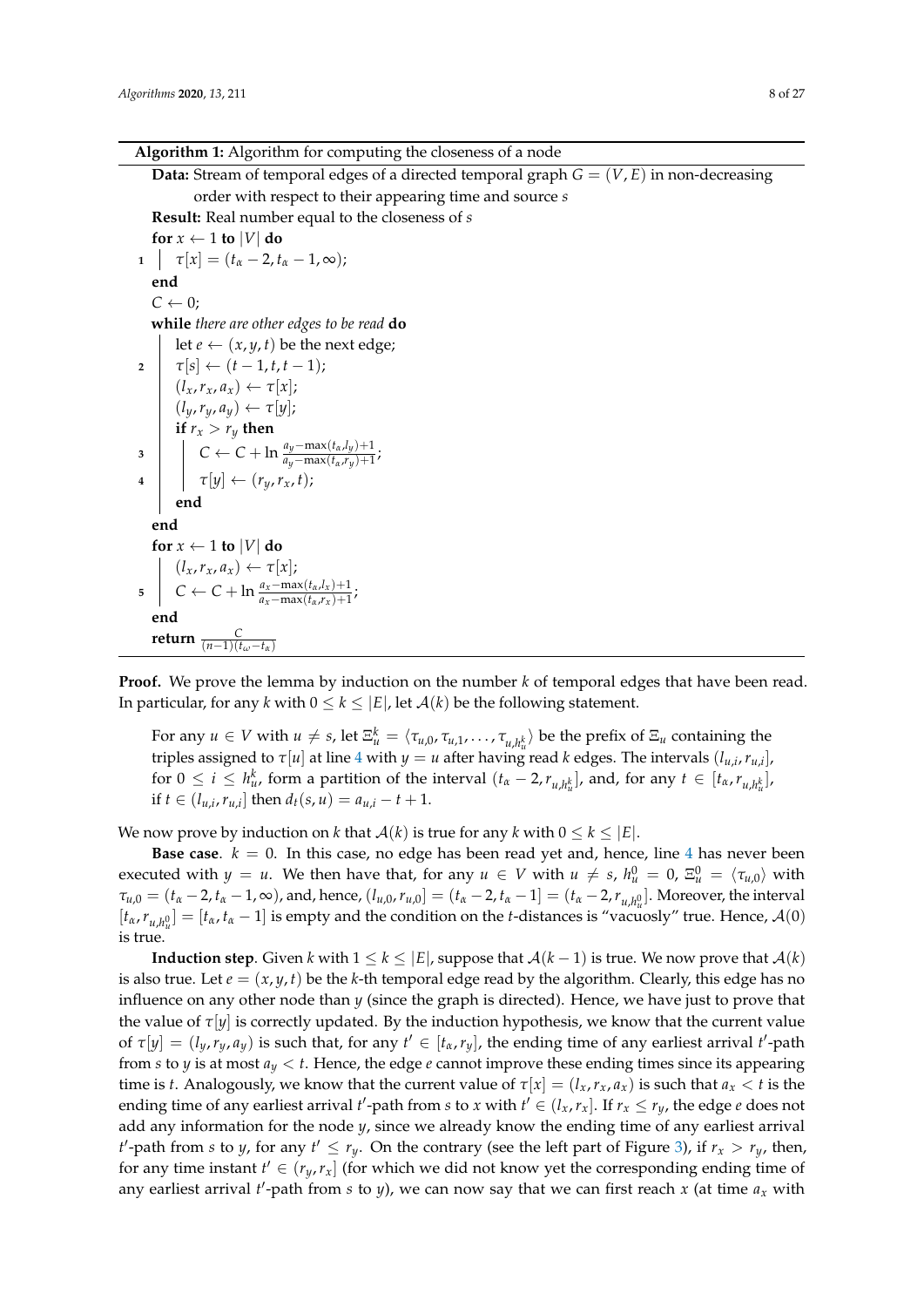$r_x \le a_x < t$ , and then wait until the temporal edge *e* appears to move to *y* at time *t*: hence, for all these time instants, the earliest arrival time at *y* can now be set equal to *t*, that is, the value of  $\tau[y]$ becomes (*ry*,*rx*, *t*) (note that subsequent edges cannot improve this value since their appearing times are greater than t). Hence, if  $\Xi_{y}^{k-1}=\langle \tau_{y,0},\tau_{y,1},\ldots,\tau_{u,h_y^{k-1}}\rangle$ , we have that  $\Xi_{y}^{k}=\langle \tau_{y,0},\tau_{y,1},\ldots,\tau_{u,h_y^{k}}\rangle$  with  $h_y^k=h_y^{k-1}+1$  and  $\tau_{u,h_y^k}=(r_y,r_x,t).$  By induction hypothesis, the intervals  $(l_{y,i},r_{y,i}],$  for  $0\leq i\leq h_y^{k-1},$ form a partition of the interval  $(t_\alpha-2,r_{y,h_y^{k-1}}]$ : by adding the triple  $(r_y,r_x,t)$ , we obtain a partition of the interval  $(t_\alpha-2,r_{y,h_y^k}]$  (since  $r_y=r_{y,h_y^{k-1}}$  and  $r_x=r_{y,h_y^k}$ ). From the previous argument, it also follows that, for any  $t'\in[t_\alpha,r_{y,h_y^k}]$ , if  $t'\in(l_{y,i},r_{y,i}]$  then  $d_{t'}(s,y)=a_{y,i}-t'+1.$  We have thus proved that  $\mathcal{A}(k)$ is satisfied.

<span id="page-8-1"></span>The lemma follows from the fact that its statement is exactly equivalent to  $\mathcal{A}(|E|)$ .  $\Box$ 



**Figure 3.** The update rule of the temporal breadth-first search algorithm for computing the closeness of a node *s* (**left**) and of its "backward" version for computing the contribution of a node *d* to the closeness of all the other nodes (**right**).

<span id="page-8-0"></span>**Theorem [1](#page-7-0).** Let  $G = (V, E)$  be a temporal graph and  $s \in V$ . Algorithm 1 with input G and *s* correctly *computes the closeness of s in G. If the temporal edges are already ordered in increasing order with respect to their appearing time, then the complexity of the algorithm is O*(|*E*|) *time and O*(|*V*|) *space.*

**Proof.** From Lemma [1,](#page-6-1) it follows that, with respect to the node *u*, the interval  $\mathbb{I} = (t_{\alpha} - 2, r_{u,h_u}]$  is partitioned into  $h_u+1$  intervals  $(l_{u,i},r_{u,i}]$ , such that, for any  $t\in[t_\alpha,t_\omega]$ , if  $t\in(l_{u,i},r_{u,i}]$ , then  $d_t(s,u)=$  $a_{u,i} - t + 1$ . That is, each time instant  $t \in (l_{u,i}, r_{u,i}] \cap [t_{\alpha}, t_{\omega}]$  contributes to the closeness of *s* with the value  $\frac{1}{a_{u,i}-t+1}$ . Hence, the closeness of *s* is equal to

$$
C(s) = \frac{1}{(n-1)(t_{\omega} - t_{\alpha})} \sum_{u \in V: u \neq s} \sum_{i=0}^{h_u} \int_{\max(t_{\alpha}, t_{u,i})}^{\max(t_{\alpha}, t_{u,i})} \frac{1}{a_{u,i} - t + 1} dt
$$
  
= 
$$
\frac{1}{(n-1)(t_{\omega} - t_{\alpha})} \sum_{u \in V: u \neq s} \sum_{i=1}^{h_u} \ln \frac{a_{u,i} - \max(t_{\alpha}, t_{u,i}) + 1}{a_{u,i} - \max(t_{\alpha}, r_{u,i}) + 1}.
$$

Note that we used the maximum function in order to deal with the first interval whose left extreme is smaller than  $t_\alpha$  and whose right extreme can also be smaller than  $t_\alpha$  (whenever *u* is not reachable from *s* in the interval  $[t_\alpha, t_\omega]$ ). Observe that the interval  $(r_{u,h_u}, t_\omega]$  might be non empty: however, if this the case, then we can conclude that if we start from *s* at time *t* in this interval, then we cannot reach *u*. That is,  $d_t(s, u) = \infty$  for any  $t \in (r_{u, h_u}, t_\omega]$  and, hence, this interval does not contribute to the closeness of *s*. Hence, Algorithm [1](#page-7-0) correctly computes the closeness of node *s*.

The time complexity of the algorithm is clearly  $O(|E|)$ , since each temporal edge is analyzed one time only, and the update operation requires constant time. The space complexity is linear in the number of nodes, since (apart from the value *C*), for each node *u*, we have to maintain just three numbers corresponding to the current value of  $\tau[u]$ .  $\square$ 

From the previous theorem, it follows that if we want to compute the closeness of all nodes, this would take time  $O(|V||E|)$ , since we have to execute Algorithm [1](#page-7-0) for each source node *s*. This time complexity may turn out to be not acceptable in the case of real-world large size temporal graphs.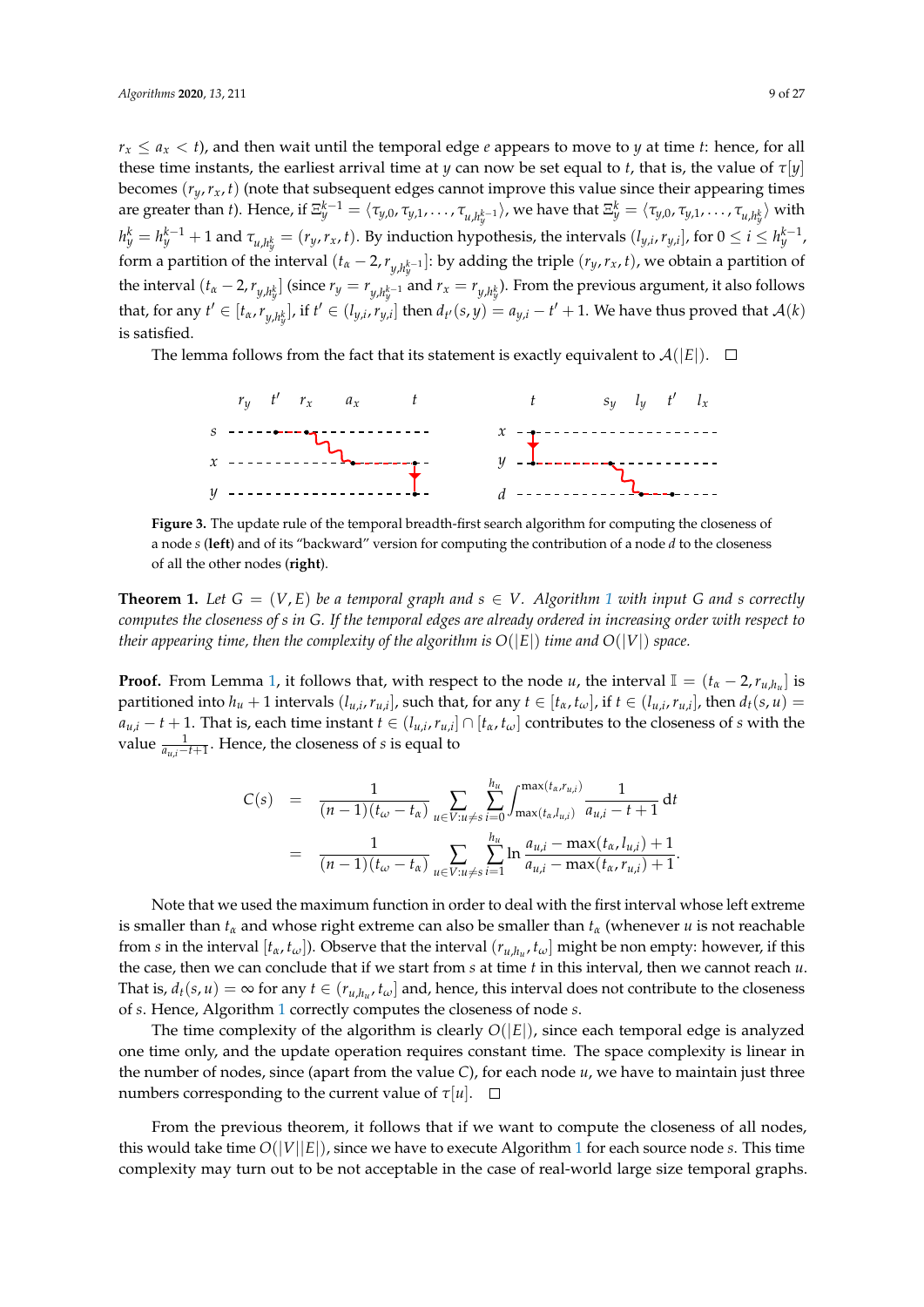That is why in the next section, we propose an analog of the sampling algorithm used for approximating the closeness in the case of static graphs [\[4\]](#page-24-3), based on an appropriate modification of Algorithm [1.](#page-7-0)

## <span id="page-9-0"></span>**3. Approximating the Closeness**

In order to approximate the closeness in temporal graphs, we first need to introduce the notion of the latest starting path. To this aim, given a time  $t \in \mathcal{T}(G)$  and two nodes *u* and *v*, we will denote by  $\mathcal{P}^{\leq}(u,v,t)$  the set of all temporal paths  $\mathbb P$  from  $u$  to  $v$  such that  $\eta(\mathbb P)\leq t$ .

**Definition 4.** Given a temporal graph  $G = (V, E)$ , two nodes *u* and *v* in V, and a time  $t \in \mathcal{T}(G)$ , a path  $\mathbb{P} \in \mathcal{P}^{\leq}(u,v,t)$  is said to be the latest starting t-path if  $\sigma(\mathbb{P}) = \max\{\sigma(\mathbb{P}'): \forall \mathbb{P}' \in \mathcal{P}^{\leq}(u,v,t)\}.$ 

Moreover, we need to define the contribution of a destination node *d* to the closeness of another node *u*.

**Definition 5.** Given a temporal graph  $G = (V, E)$  and two distinct nodes *d* and *u*, the contribution of *d* to the *closeness of u is defined as*

$$
C(u,d) = \frac{1}{t_{\omega} - t_{\alpha}} \int_{t_{\alpha}}^{t_{\omega}} \frac{1}{d_t(u,d)} dt.
$$

*By convention, we also set*  $C(u, u) = 0$ *, for any node*  $u \in V$ *.* 

We now introduce a sort of backward version of Algorithm [1](#page-7-0) (which can be seen as an adaptation of the earliest arrival profile algorithms proposed in [\[32\]](#page-26-3)), which has to be applied to a destination node *d*, and that will allows us to compute, for any other node *x*, the contribution of *d* to the closeness of *x* (that is,  $C(x, d)$ ) and, hence, to adapt to temporal graphs the well-known sampling technique already used in the case of classical graphs. Differently from the case of Algorithm [1,](#page-7-0) we assume that the temporal edges are scanned in non-increasing order with respect to their appearing times. Once again, we assume that the appearing times of all temporal edges are distinct (we will see in the next section how the algorithm can be adapted to the case in which this assumption is not satisfied), and that the temporal graph is directed (if this not the case, we simply have to examine each edge twice by inverting the source and the destination). The algorithm maintains, for each node *x* of *G*, a triple  $\tau_x = (l_x, r_x, s_x)$ , which indicates that, for any time instant *t* in  $[l_x, r_x)$ , any latest starting *t*-path P from *x* to *d* has starting time  $\sigma(\mathbb{P})$  equal to  $s_x$  (see Algorithm [2\)](#page-10-0). At the beginning, we do not know anything about the reachability of *d* from a node *x*: hence, we set the starting time of *x* equal to  $\infty$ for an arbitrary time interval (for example,  $[t_\omega + 1, t_\omega + 2)$ ) following  $t_\omega$  (line [1\)](#page-10-1). When we read a new temporal edge  $(x, y, t)$ , we first set  $\tau_d = \{(t, t+1, t+1)\}\$ , since, clearly, the destination node can always reach itself even starting after the appearance of the edge (line [2\)](#page-10-2). Let  $\tau_x = (l_x, r_x, s_x)$  and  $\tau_y = (l_y, r_y, s_y)$  be the two triples associated with x and y, respectively. If  $l_x > l_y$ , then we add to  $C(x, d)$ the contribution corresponding to the interval  $[l_x, r_x)$  (line [3\)](#page-10-3) and we update the triple associated with *x* by setting  $\tau_x = (l_y, l_x, t)$  (line [4\)](#page-10-4). This update is justified by Lemma [2.](#page-10-5) When all temporal edges have been read, for each node *x*, we add to  $C(x, d)$  the contribution corresponding to the interval  $[I_x, r_x]$  and to the interval  $[t_{\alpha}, I_{\alpha}]$  (line [5\)](#page-10-6), which are the last intervals for which the latest starting time has been computed. The way of computing the contribution to  $C(x, d)$  (lines [3](#page-10-3) and [5\)](#page-10-6) is justified by the proof of Theorem [2.](#page-11-0)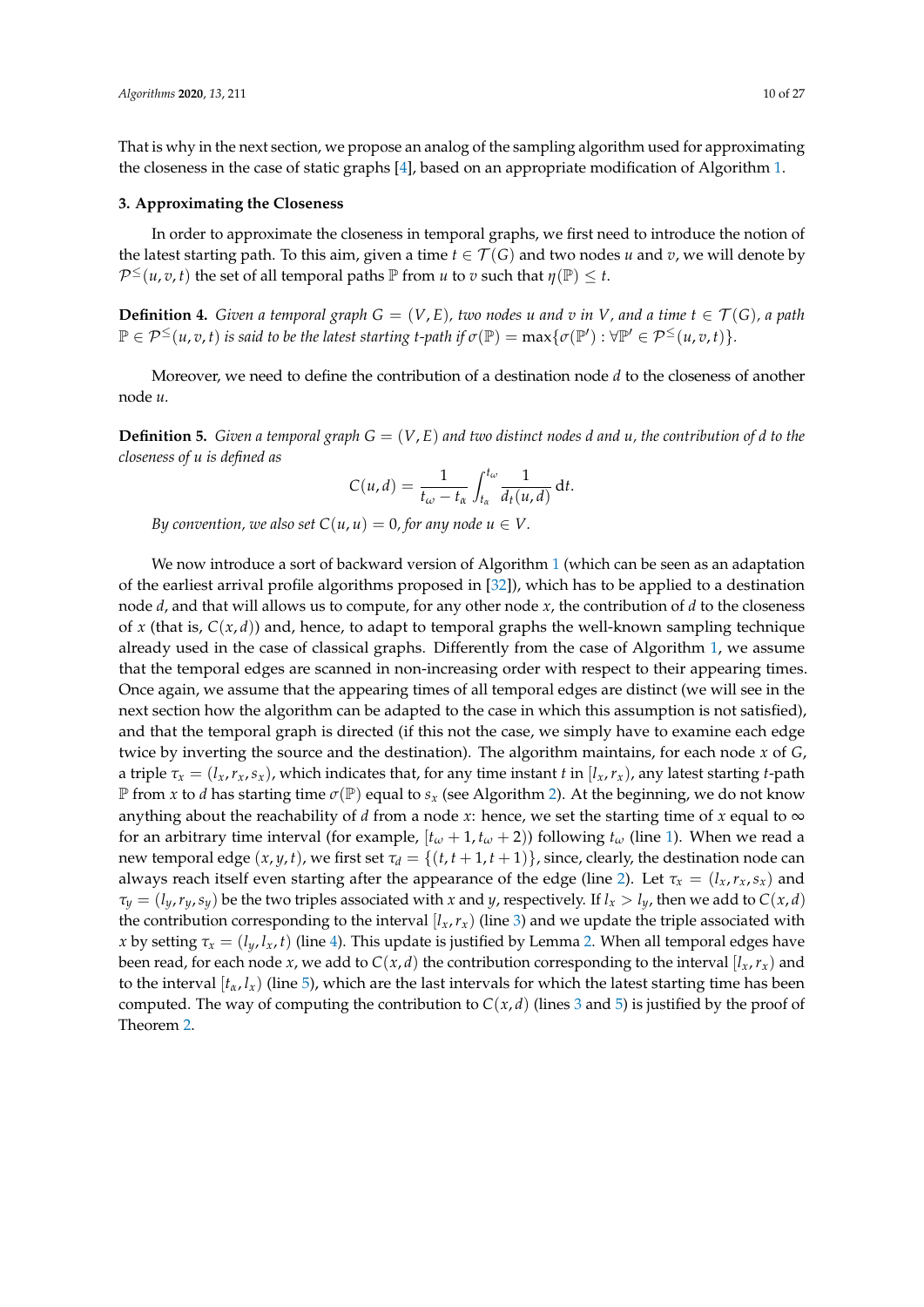**Algorithm 2:** Algorithm for computing the closeness contribution of a node to all the others

**Data:** Stream of temporal edges of a directed temporal graph  $G = (V, E)$  in non-increasing order with respect to their appearing time and destination *d*.

**Result:** Array of real number containing the "contribution" of *d* to the closeness of all other nodes.

<span id="page-10-3"></span><span id="page-10-2"></span><span id="page-10-1"></span>for 
$$
x \leftarrow 1
$$
 to  $|V|$  do  
\n
$$
\begin{array}{c} C[x] \leftarrow 0; \\ \tau[x] = (t_{\omega} + 1, t_{\omega} + 2, \infty); S[x] \leftarrow \infty; \\ \text{end} \end{array}
$$
\nwhile there are other edges to be read do  
\n
$$
\begin{array}{c} let e \leftarrow (x, y, t) be the next edge; \\ \tau[d] \leftarrow (t, t + 1, t + 1); S[d] \leftarrow t; \\ (l_x, r_x, s_x) \leftarrow \tau[x]; \\ (l_y, r_y, s_y) \leftarrow \tau[y]; \\ \text{if } l_y < l_x \text{ then} \end{array}
$$
\n3  
\n
$$
\begin{array}{c} C[x] \leftarrow C[x] + \ln \frac{\min(t_{\omega}, l_x) - t + 1}{\min(t_{\omega}, l_x) - s_x + 1}; \\ \tau[x] \leftarrow (l_y, l_x, t); S[x] \leftarrow s_x; \\ \text{end} \end{array}
$$
\n4  
\nand  
\nfor  $x \leftarrow 1$  to  $|V|$  do  
\n
$$
\begin{array}{c} (l_x, r_x, s_x) \leftarrow \tau[x]; \\ C[x] \leftarrow C[x] + \ln \frac{\min(t_{\omega}, l_x) - s_x + 1}{\min(t_{\omega}, l_x) - S[x] + 1} + \ln \frac{l_x - t_{\alpha} + 1}{l_x - s_x + 1}; \\ \text{end} \end{array}
$$
\n5  
\nreturn  $\frac{C}{t_{\omega} - t_{\alpha}}$ 

<span id="page-10-6"></span><span id="page-10-5"></span><span id="page-10-4"></span><span id="page-10-0"></span>**Lemma 2.** Let  $G = (V, E)$  be a temporal graph and  $d \in V$ . For any  $u \in V$  with  $u \neq d$ , let  $E_u = \langle \tau_{u,1}, \tau_{u,2}, \dots, \tau_{u,h_{u}}, \tau_{u,h_{u}+1} \rangle$  be the sequence of triples  $\tau_{u,i} = (l_{u,i}, r_{u,i}, s_{u,i})$  such that  $l_{u,h_u+1} = t_\omega + 1$ ,  $r_{u,h_u+1} = t_\omega + 2$ ,  $s_{u,h_u+1} = \infty$ , and, for  $1 \leq i \leq h_u$ ,  $(l_{u,i},r_{u,i},s_{u,i})$  is the triple assigned to  $\tau[u]$  at the  $(h<sub>u</sub>+1-i)$ -th execution of line [4](#page-10-4) with  $x = u$  during the running of Algorithm [2](#page-10-0) with input G and *d* (note that  $h_u = 0$  if this line is never executed with  $x = u$ ). Then, for any  $u \in V$  with  $u \neq d$ , the intervals  $[l_{u,i}, r_{u,i})$ , *for*  $i \leq i \leq h_u + 1$ , *form a partition of the interval*  $[l_{u,1}, t_\omega + 2)$ , *and*, *for any*  $t \in \mathcal{T}(G)$ ,

$$
d_t(u,d) = \begin{cases} r_{u,i} - t + 1 & \text{if } s_{u,i} < t \le s_{u,i+1} \text{ with } 1 \le i \le h_u, \\ \infty & \text{otherwise.} \end{cases}
$$

**Proof.** We prove the lemma by induction on the number *k* of temporal edges that have been read. In particular, for any *k* with  $0 \le k \le |E|$ , let  $S(k)$  be the following statement.

For any  $u \in V$  with  $u \neq s$ , let  $\Xi_u^k = \langle \tau_{u,h_u^k}, \ldots, \tau_{u,h_u+1} \rangle$  be the suffix of  $\Xi_u$  containing the triples assigned to  $\tau[u]$  at line [4](#page-10-4) with  $x = u$  after having read *k* edges. The intervals  $[l_{u,i}, r_{u,i})$ , for  $h_u^k \le i \le h_u + 1$ , form a partition of the interval  $[l_{u,h_u^k}, t_w + 2)$ , and, for any  $t \in [l_{u,h_u^k}, t_w]$ , if  $s_{u,i} < t \leq s_{u,i+1}$  then  $d_t(u,d) = r_{u,i} - t + 1$ .

We now prove by induction on *k* that  $S(k)$  is true for any *k* with  $0 \le k \le |E|$ .

**Base case.**  $k = 0$ . In this case, no edge has been read yet and, hence, line [4](#page-10-4) has never been executed with  $x = u$ . We then have that, for any  $u \in V$  with  $u \neq d$ ,  $h_u^0 = h_u + 1$ ,  $\Xi_u^0 = \langle \tau_{u, h_u + 1} \rangle$  with  $\tau_{u,h_u+1} = (t_{\omega}+1,t_{\omega}+2,\infty)$ , and, hence,  $[l_{u,h_u+1},r_{u,h_u+1}) = [t_{\omega}+1,t_{\omega}+2) = [l_{u,h_u^0},t_{\omega}+2)$ . Moreover, the interval  $[l_{u,h_u^0}, t_\omega] = [t_\omega + 1, t_\omega]$  is empty and the condition on the *t*-distances is "vacuosly" true. Hence,  $S(0)$  is true.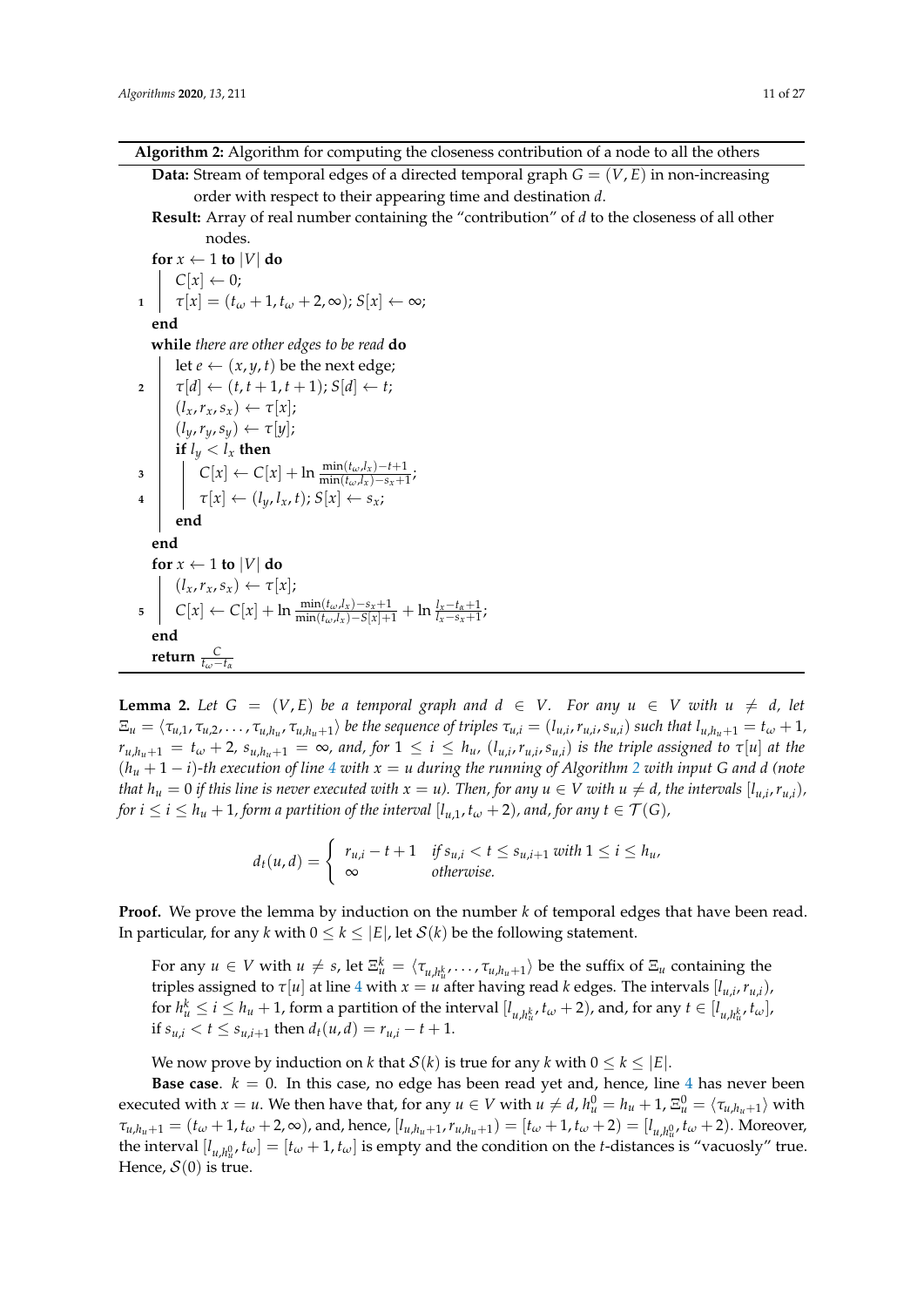**Induction step**. Given *k* with  $1 \le k \le |E|$ , suppose that  $S(k-1)$  is true. We now prove that  $S(k)$ is also true. Let  $e = (x, y, t)$  be the *k*-th temporal edge read by the algorithm. Clearly, this edge has no influence on any other node than *x* (since the graph is directed). Hence, we have just to prove that the value of  $\tau[x]$  is correctly updated. By the induction hypothesis, we know that the current value of  $\tau[x] = (l_x, r_x, s_x)$  is such that, for any  $t' \in [l_x, t_\omega]$ , the starting time of any latest starting  $t'$ -path from *x* to *d* is at least  $s_x > t$ . Hence, the edge *e* cannot improve these starting times since its appearing time is *t*. Analogously, we know that the current value of  $\tau[y] = (l_y, r_y, s_y)$  is such that  $s_y > t$  is the starting time of any latest starting  $t'$ -path from  $y$  to  $d$  with  $t' \in [l_y, r_y)$ . If  $l_y \ge l_x$ , the edge  $e$  does not add any information for the node *x*, since we already know the starting time of any latest starting *t*'-path from *x* to *d*, for any  $t' \ge l_x$ . On the contrary (see the right part of Figure [3\)](#page-8-1), if  $l_y < l_x$ , then, for any time instant  $t' \in [l_y, l_x)$  (for which we did not know yet the corresponding latest starting time from *x*), we can now say that we can first reach *y* (at time *t* with  $t < s_y \le l_y$  by using the temporal edge *e*), and then wait until starting the path from *y* to *d* at time *sy*: hence, for all these time instants, the latest starting time at *x* can now be set equal to *t*, that is, the value of  $\tau[x]$  becomes  $(l_y, l_x, t)$  (note that subsequent edges cannot improve this value since their appearing times are smaller than *t*). Hence, if  $\Xi_y^{k-1}=\langle\tau_{x,h_x^{k-1}},\ldots,\tau_{u,h_x+1}\rangle$ , we have that  $\Xi_x^k=\langle\tau_{x,h_x^k},\tau_{x,h_x^{k-1}},\ldots,\tau_{u,h_x+1}\rangle$  with  $h_x^k=h_x^{k-1}-1$ and  $\tau_{u,h_x^k} = (l_y, l_x, t)$ . By the induction hypothesis, the intervals  $[l_{x,i}, r_{x,i})$ , for  $h_x^{k-1} \le i \le h_x$ , form a partition of the interval  $[l_{x,h_x^{k-1}}, t_\omega + 2)$ : by adding the triple  $(l_y, l_x, t)$ , we obtain a partition of the interval  $[l_{x,h_x^k}, t_\omega + 2)$  (since  $l_x = l_{x,h_x^{k-1}}$  and  $l_y = r_{x,h_x^k}$ ). From the previous argument, it also follows that, for any  $t' \in [l_{x,h_x^k}, t_\omega]$ , if  $s_{x,i} < t' \leq s_{x,i+1}$  then  $d_{t'}(x,d) = r_{x,i} - t' + 1$ . We have thus proved that  $S(k)$  is satisfied.

The lemma follows from the fact that its statement is exactly equivalent to  $S(|E|)$ .  $\Box$ 

<span id="page-11-0"></span>**Theorem [2](#page-10-0).** Let  $G = (V, E)$  be a temporal graph and  $d \in V$ . Algorithm 2 with input G and d correctly *computes, for any*  $u \in V$  *with*  $u \neq d$ , the value  $C(u, d)$ . If the temporal edges are already ordered in decreasing *order with respect to their appearing time, then the complexity of the algorithm is*  $O(|E|)$  *<i>time and*  $O(|V|)$  *space.* 

**Proof.** From Lemma [2,](#page-10-5) it follows that, with respect to the node *u*, the interval  $\mathbb{I} = [l_{u,1}, t_w + 2]$ is partitioned into  $h_u + 1$  intervals  $[l_{u,i}, r_{u,i})$ , such that, for any  $t \in [t_\alpha, t_\omega]$ , if  $s_{u,i} < t \leq s_{u,i+1}$ , then  $d_t(u, d) = r_{u, i} - t + 1$ . That is, each time instant  $t \in (s_{u,i}, s_{u,i+1}] \cap [t_\alpha, t_\omega]$  contributes to  $C(u, d)$ with the value  $\frac{1}{r_{u,i}-t+1}$ . Hence, we have that

$$
C(u,d) = \frac{1}{t_{\omega} - t_{\alpha}} \left[ \int_{t_{\alpha}}^{\min(s_{u,1}, t_{\omega})} \frac{1}{l_{u,1} - t + 1} dt + \sum_{i=1}^{h_u} \int_{s_{u,i}}^{\min(s_{u,i+1}, t_{\omega})} \frac{1}{\min(r_{u,i}, t_{\omega}) - t + 1} dt \right]
$$
  
= 
$$
\frac{1}{t_{\omega} - t_{\alpha}} \left[ \ln \frac{l_{u,1} - t_{\alpha} + 1}{l_{u,1} - \min(s_{u,1}, t_{\omega}) + 1} + \sum_{i=1}^{h_u} \ln \frac{\min(r_{u,i}, t_{\omega}) - s_{u,i} + 1}{\min(r_{u,i}, t_{\omega}) - \min(s_{u,i+1}, t_{\omega}) + 1} \right].
$$

Note that we used the minimum function in order to deal with the last interval whose right extreme is greater than  $t_\omega$  and whose left extreme can also be greater than  $t_\omega$  (whenever *u* cannot reach *d* in the interval  $[t_{\alpha}, t_{\omega}]$ ). Note also that the interval  $[t_{\alpha}, t_{\omega,1}]$  might be non empty: if this the case, then we can conclude that if we start from *u* at time *t* in this interval, then we cannot reach *d* before  $l_{u,1}$ . That is,  $d_t(u, d) = l_{u,1} - t + 1$  for any  $t \in [t_\alpha, l_{u,1})$  and, hence, this interval contributes to  $C(u, d)$  with the first integral in the previous equation. Hence, Algorithm [2](#page-10-0) correctly computes the contribution *C*(*u*, *d*) of node *d* to the closeness of node *u*.

The time complexity of the algorithm is clearly  $O(|E|)$ , since each temporal edge is analyzed once only, and the update operation requires constant time. The space complexity is linear in the number of nodes, since, for each node *u*, we have to maintain (apart from the value *C*) just four numbers corresponding to the current value of  $\tau[u]$  and to the starting value of the previous tuple.  $\Box$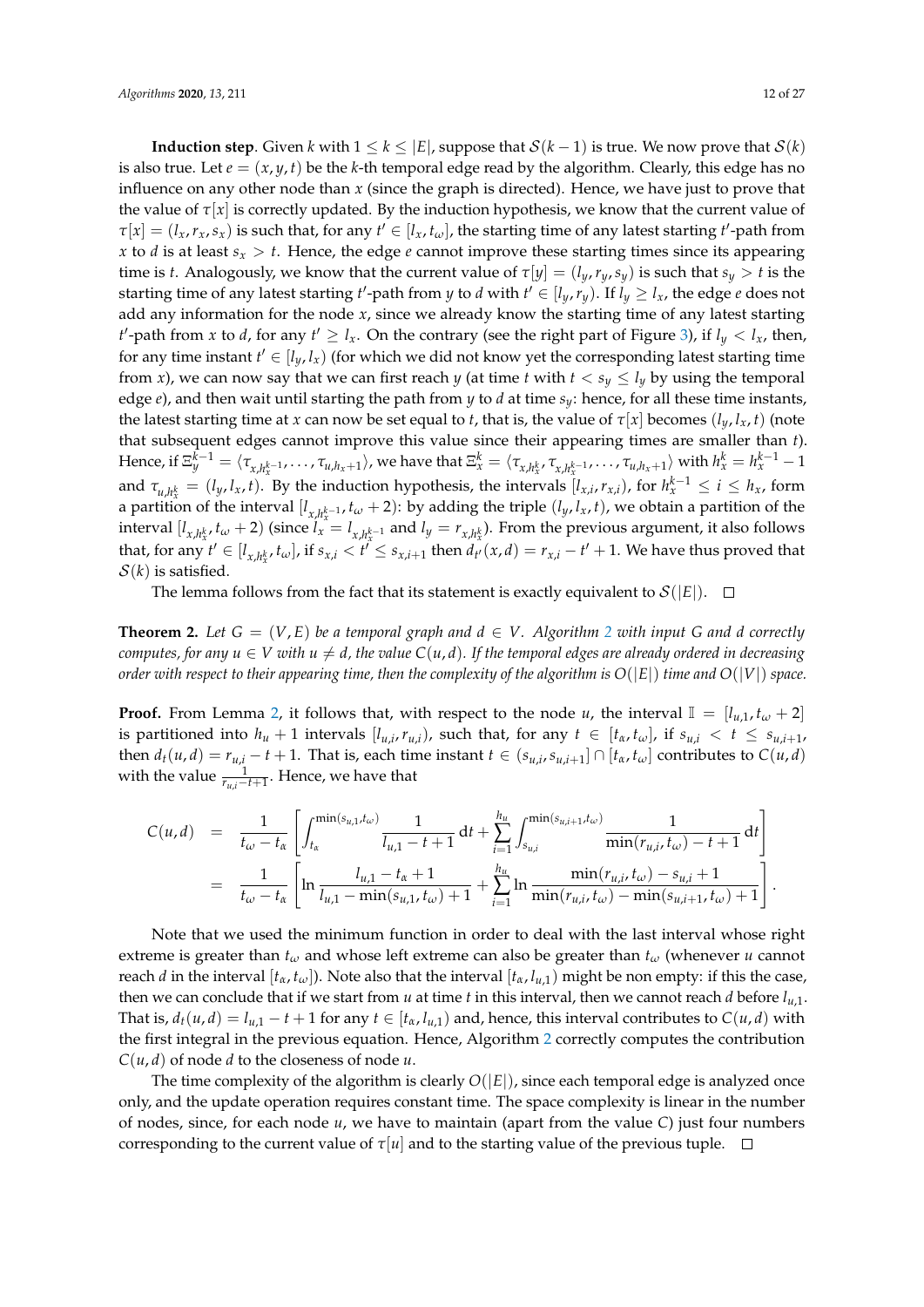From the definition of closeness and of  $C(u, d)$ , it follows that

$$
C(u) = \frac{1}{n-1} \sum_{d \in V} C(u, d).
$$

This formula immediately suggests the following definition of an estimator of the closeness of a node.

**Definition 6.** *Given a temporal graph*  $G = (V, E)$ *, a node u, and a (multi)set*  $X = \{x_1, \ldots, x_h\}$  *of vertices in V*, we define the closeness X-estimator of u in  $\mathcal{T}(G)$  as

$$
C^{X}(u) = \frac{1}{n-1} \frac{n}{h} \sum_{i=1}^{h} C(u, x_{i}).
$$

<span id="page-12-0"></span>**Theorem 3.** Let  $G = (V, E)$  be a temporal graph and  $X \subseteq V$  be a randomly chosen (multi)set of h nodes in G. *If*  $h = \Theta(\log n/\epsilon^2)$ , then, for any node  $u \in V$ ,  $|C(u) - C^X(u)| \leq \epsilon$  with high probability.

The proof of the above theorem uses the same techniques of [\[4\]](#page-24-3), and is very similar to the one given in [\[40\]](#page-26-11) to analyze the absolute error of a sampling-based algorithm for computing distance distribution approximations in static graphs. For the sake of completeness, we give the complete proof. As a first step, the following lemma shows that the closeness estimator is unbiased.

<span id="page-12-1"></span>**Lemma 3.** *Given a temporal graph*  $G = (V, E)$  *and a uniformly randomly chosen node*  $x \in V$ *, the expected value of*  $C^{\{x\}}(u)$  *is equal to*  $C(u)$ *.* 

**Proof.** Since *x* has been randomly chosen in a uniform way, we have that

$$
\mathbb{E}[C^{\{x\}}(u)] = \frac{1}{n} \sum_{d \in V} C^{\{d\}}(u).
$$

From the definition of the estimator and from the fact that  $h = 1$ , it follows that

$$
\mathbb{E}[C^{\{x\}}(u)] = \frac{1}{n} \frac{1}{n-1} n \sum_{d \in V} C(u, d) = \frac{1}{n-1} \sum_{d \in V} C(u, d) = C(u).
$$

The lemma is thus proved.  $\square$ 

In order to prove Theorem [3,](#page-12-0) we make use of the following application of the Hoeffding's inequality (see, for example, [\[41\]](#page-26-12)).

<span id="page-12-2"></span>**Theorem 4.** If  $A_1, A_2, \ldots, A_h$  are independent random variables such that  $\mu = \mathbb{E}[\sum_{i=1}^h A_i/h]$  and, for each *i*,  $0 \leq A_i \leq 2$ , then, for any  $\epsilon \geq 0$ ,

$$
Pr\left\{\left|\frac{\sum_{i=1}^h A_i}{h} - \mu\right| \ge \epsilon\right\} \le 2e^{-\frac{he^2}{2}}.
$$

**Proof Theorem [3.](#page-12-0)** Given a temporal graph  $G = (V, E)$ , a node *u*, and a randomly chosen (multi)set *X* of nodes in *V* with  $X = \{x_1, \ldots, x_h\}$ , we apply the above theorem by setting  $A_i = C^{\{x_i\}}(u)$ , for each *i* with  $1 \le i \le h$ . From Lemma [3,](#page-12-1) it follows that

$$
\mu = \mathbb{E}\left[\sum_{i=1}^h A_i / h\right] = \mathbb{E}\left[\sum_{i=1}^h C^{\{x_i\}}(u) / h\right] = \frac{1}{h} \sum_{i=1}^h \mathbb{E}\left[C^{\{x_i\}}(u)\right] = \frac{1}{h} \sum_{i=1}^h C(u) = C(u).
$$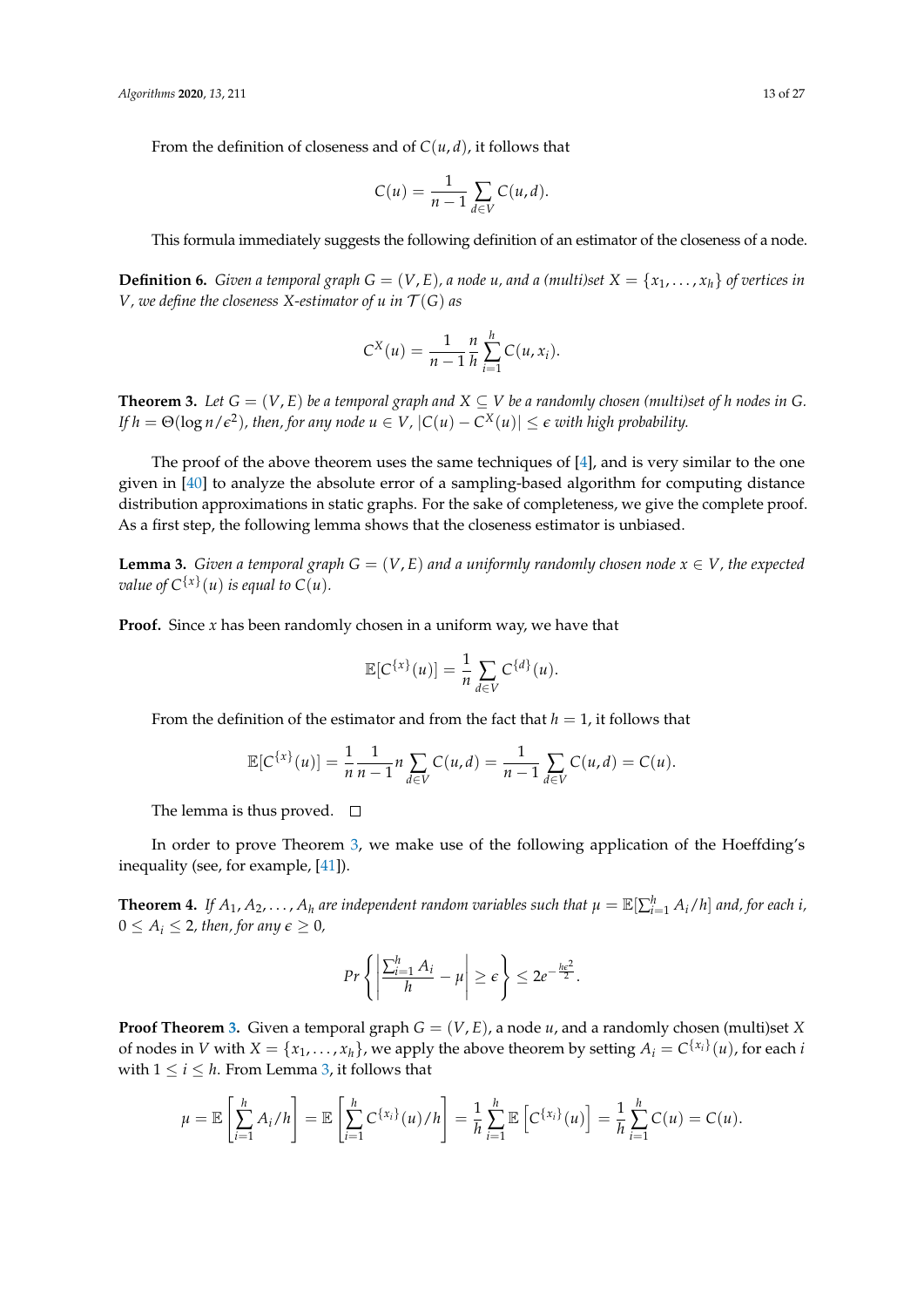Moreover, from the definition of the estimator and from the fact that we can assume that the number *n* of nodes is at least equal to 2, we have that, for each *i* with  $1 \le i \le h$ ,

$$
0\leq A_i=C^{\{x_i\}}(u)\leq 2.
$$

Finally, we also have that

$$
\frac{\sum_{i=1}^{h} A_i}{h} = \frac{1}{h} \sum_{i=1}^{h} C^{\{x_i\}}(u) = \frac{1}{h} \frac{n}{n-1} \sum_{i=1}^{h} C(u, x_i) = \frac{1}{n-1} \frac{n}{h} \sum_{i=1}^{h} C(u, x_i) = C^{X}(u).
$$

Hence, from Theorem [4,](#page-12-2) it follows that, for any  $\epsilon \geq 0$ ,

$$
Pr\left\{ \left| C^X(u) - C(u) \right| \ge \epsilon \right\} \le 2e^{-\frac{hc^2}{2}}.
$$

By choosing  $h = \frac{2 \log n}{c^2}$  $\frac{\log n}{\epsilon^2}$ , we then have that

$$
Pr\left\{ \left| C^X(u) - C(u) \right| \ge \epsilon \right\} \le \frac{2}{n},
$$

and the theorem thus follows.  $\square$ 

## *Finding Top-K Nodes*

Theorem [3](#page-12-0) states that we can approximate the closeness centrality of all nodes of a temporal graph by using a sample of size *h*, which is logarithmic with respect to the number of nodes. In Section [5,](#page-14-0) we will show how this approximation method works particularly well for nodes with a high closeness. Based on this observation, a natural strategy for finding the top-*k* nodes consists of: (a) compute the approximated temporal closeness for all nodes, using a sample size *h*; (b) rank the nodes according to this estimation and select the top-*K* nodes, with  $K > k$ ; and (c) compute the exact closeness of these *K* nodes, then rank them and select the top-*k* nodes. As we will see in Section [5,](#page-14-0) in practice choosing  $h = K = 1024$  has worked in all cases we have investigated for finding the top-100 nodes. This leads to a total cost proportional to 2048 · *m*, which is a quite small (between 1/10 and 1/100) fraction of the cost that would be needed to compute the exact closeness for all nodes.

#### <span id="page-13-0"></span>**4. How to Deal with Multiple Edges**

In the previous sections, we have assumed that, for each time  $t \in \mathcal{T}(G)$ , there exists at most one edge whose appearing time is equal to *t*. Clearly, this assumption is not realistic since, in the vast majority of real-world temporal graphs, many edges can appear at the same time. In this section, we show how we can modify Algorithm [2,](#page-10-0) in order to deal with this more general case (the modification of Algorithm [1](#page-7-0) is similar). For the sake of clarity of exposition, we will assume that, for each node *u*, the algorithm maintains a list  $I_u$  of triples (instead of just one triple): it is not difficult to show that only the last two triples are really necessary at each iteration of the algorithm, thus assuring that the algorithm itself has linear space complexity.

Let us suppose that a new temporal edge  $e = (x, y, t)$  arrives, and that the last triple inserted in  $I_x$ (respectively,  $I_y$ ) is ( $I_x$ , $r_x$ , $s_x$ ) (respectively, ( $I_y$ , $r_y$ , $s_y$ )). This implies that that if we want to arrive at the destination *d* in the interval  $[l_x, r_x)$  (respectively,  $[l_y, r_y)$ ), then we cannot start from *x* (respectively, *y*) later than *s<sup>x</sup>* (respectively, *sy*). Remember that, in Algorithm [2,](#page-10-0) the temporal edges are scanned in non-increasing order with respect to their appearing times: hence, we know that  $t \leq s_x \leq l_x < r_x$ (respectively,  $t \leq s_y \leq l_y < r_y$ ). We now distinguish the following cases.

1.  $t < s_x \wedge t < s_y$ . In this case, neither *x* nor *y* has yet used an edge at time *t*. Hence, we can update the set of intervals as we did in the case of edges with distinct appearing times. That is, if  $l_y < l_x$ , then add to  $I_x$  the triple  $(l_y, l_x, t)$ .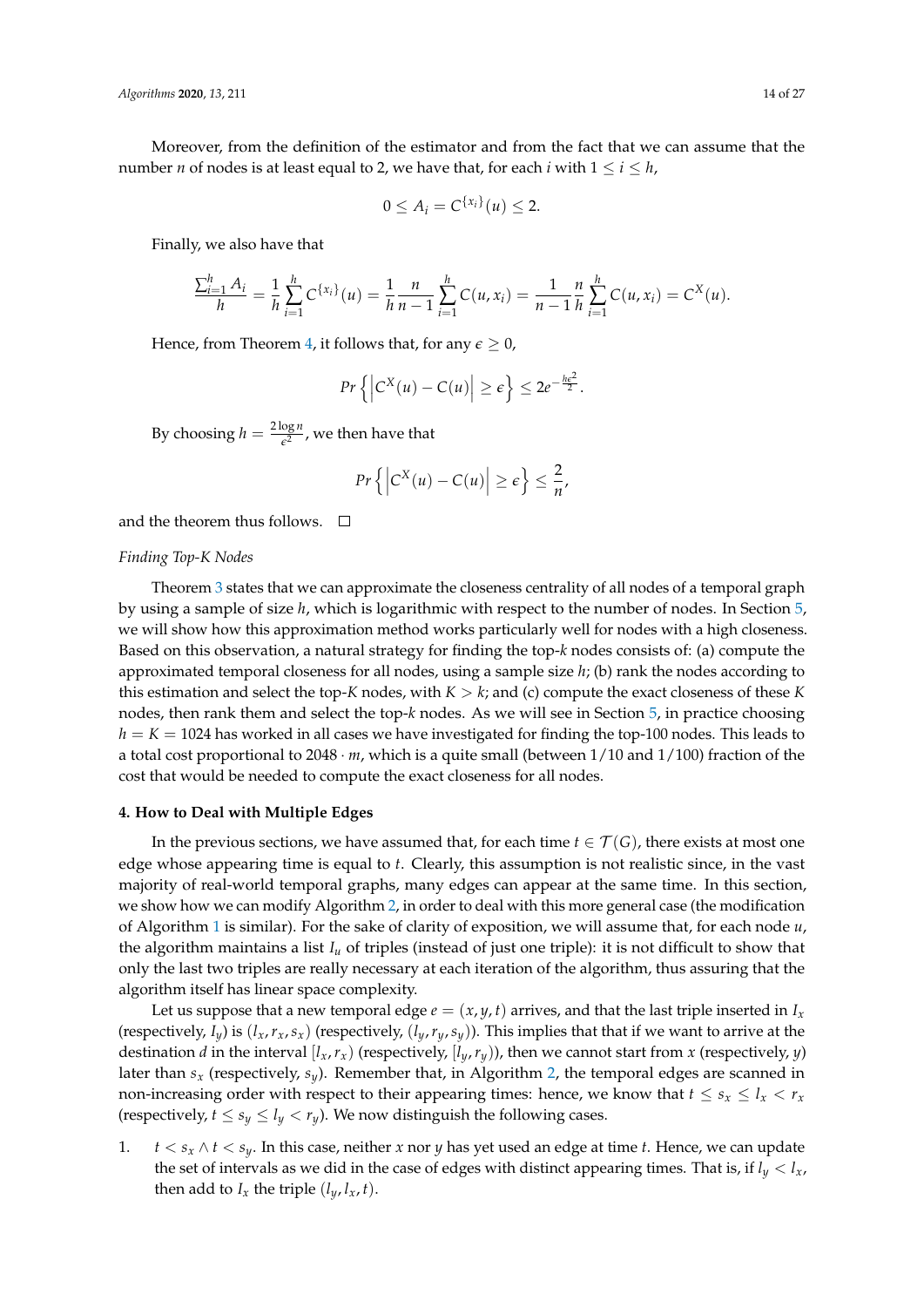- 2. *t*  $\langle s_x \wedge t = s_y$ . In this case, *y* has already "encountered" an edge at time *t*. Let  $(l'_y, r'_y, s'_y)$  be the triple just before  $(l_y,r_y,s_y)$  in  $I_y$  (note that  $l'_y=r_y$  and that  $t=s_y). If  $l'_y < l_x$ , then we add to$  $I_x$  the triple  $(l'_y, l_x, t)$ : indeed, since  $t < s'_y$ , we now know that, to arrive at *d* in the interval  $[l'_y, l_x)$ , we can start from  $u$  at time  $t$  (by using the edge  $e$ ), wait until time  $s'_y$ , and then follow the journey from *y* to *d*.
- 3. *t* =  $s_x \wedge t$  <  $s_y$ . In this case, *x* has already "encountered" an edge at time *t*. If  $l_y$  <  $l_x$ , then we extend to the left the triple of *x* until  $l_y$ : indeed, since  $s_x < s_y$ , we now know that, even to arrive at *d* in the interval  $[l_y, l_x)$ , we can start at time *t* (by using the edge *e*), wait until time  $s_y$ , and then follow the journey from *y* to *d*.
- 4.  $t = s_x \wedge t = s_y$ . In this case, both *x* and *y* have already "encountered" an edge at time *t*. Let  $(l'_y,r'_y,s'_y)$  be the triple just before  $(l_y,r_y,s_y)$  in  $I_y$  (note that  $l'_y=r_y$  and  $t=s_y). Similarly$ to the previous case, if  $l'_y < l_x$ , then we extend to the left the triple of *x* until  $l'_y$ .

Note that the modification of the contribution to  $C(x, d)$  has to be done only in the first two cases (and at the end of the while loop, in order to deal with the leftmost intervals). Note also that the four above cases require constant time, in order to be implemented: hence, the time complexity of the modified algorithm is still linear in the number of temporal edges.

# <span id="page-14-0"></span>**5. Experimental Results**

In our experiments, we used 45 medium/large real-world temporal graphs taken from different application domains, that is, collaboration, communication, and transportation domains. For sake of brevity, we describe our results by referring to a sample of our dataset (see Table [1\)](#page-14-1): the entire dataset and the entire set of experimental results are shown in the Appendix A (Table [A1\)](#page-21-0). Here, we are going to use the following temporal graphs.

<span id="page-14-1"></span>**Table 1.** A sample of our dataset. For each graph we report the number of nodes, the number of temporal edges, and the running times (in seconds) of EXACT (the cell marked with \* is an estimation) and APX-1024 (average among 50 experiments). The running times of APX-*h*, for any other value of *h*, can be estimated as  $h \cdot t/1024$ , where *t* is the running time of APX-1024.

|             |              | <b>Undirected Graphs</b> |         |                     | <b>Directed Graphs</b> |              |            |               |          |  |  |  |
|-------------|--------------|--------------------------|---------|---------------------|------------------------|--------------|------------|---------------|----------|--|--|--|
| Name        | <b>Nodes</b> | Edges                    |         | EXACT APX-1024 Name |                        | <b>Nodes</b> | Edges      | <b>EXACT</b>  | APX-1024 |  |  |  |
| <b>FANT</b> | 34.464       | 87.331                   | 1815    | 33.                 | MELB                   | 19.493       | 1.098.227  | 6258          | 380      |  |  |  |
| <b>TOPO</b> | 34.761       | 154.842                  | 1649    | 47                  | FBWA                   | 46.952       | 876.993    | 12.184        | 264      |  |  |  |
| COME        | 162.303      | 666.568                  | 29.601  | 203                 | LINU                   | 63.400       | 1.096.400  | 19.313        | 317      |  |  |  |
| ALL         | 527,535      | 3,152,994                | 484.906 | 941                 | <b>TWIT</b>            | 3.511.241    | 16,438,790 | $*97.553.304$ | 28,449   |  |  |  |

- TOPO. The nodes are autonomous systems and the temporal edges are connections between autonomous systems. The appearing time of an edge is the time-point of the corresponding connection [\[42–](#page-26-13)[44\]](#page-26-14).
- ALL, COME, FANT. Every node corresponds to an actor and two actors are connected by their collaboration in a movie, where the appearing time of an edge is the year of the movie. We use the whole temporal collaboration graph and the ones induced by the comedy and the fantasy genres [\[45\]](#page-26-15).
- MELB. Nodes are transport stops and temporal edges are connections traversed by a public vehicle: the edge appearing time is the arrival time (see  $[30,31]$  $[30,31]$ ).
- FBWA. The nodes of the graph are Facebook users, and each directed temporal edge links the user writing a post to the user whose wall the post is written on [\[43,](#page-26-16)[44,](#page-26-14)[46\]](#page-26-17).
- LINU. The communication graph of the Linux kernel mailing list. An edge  $(u, v, t)$  means that user *u* sent an email to user *v* at time *t* [\[44\]](#page-26-14).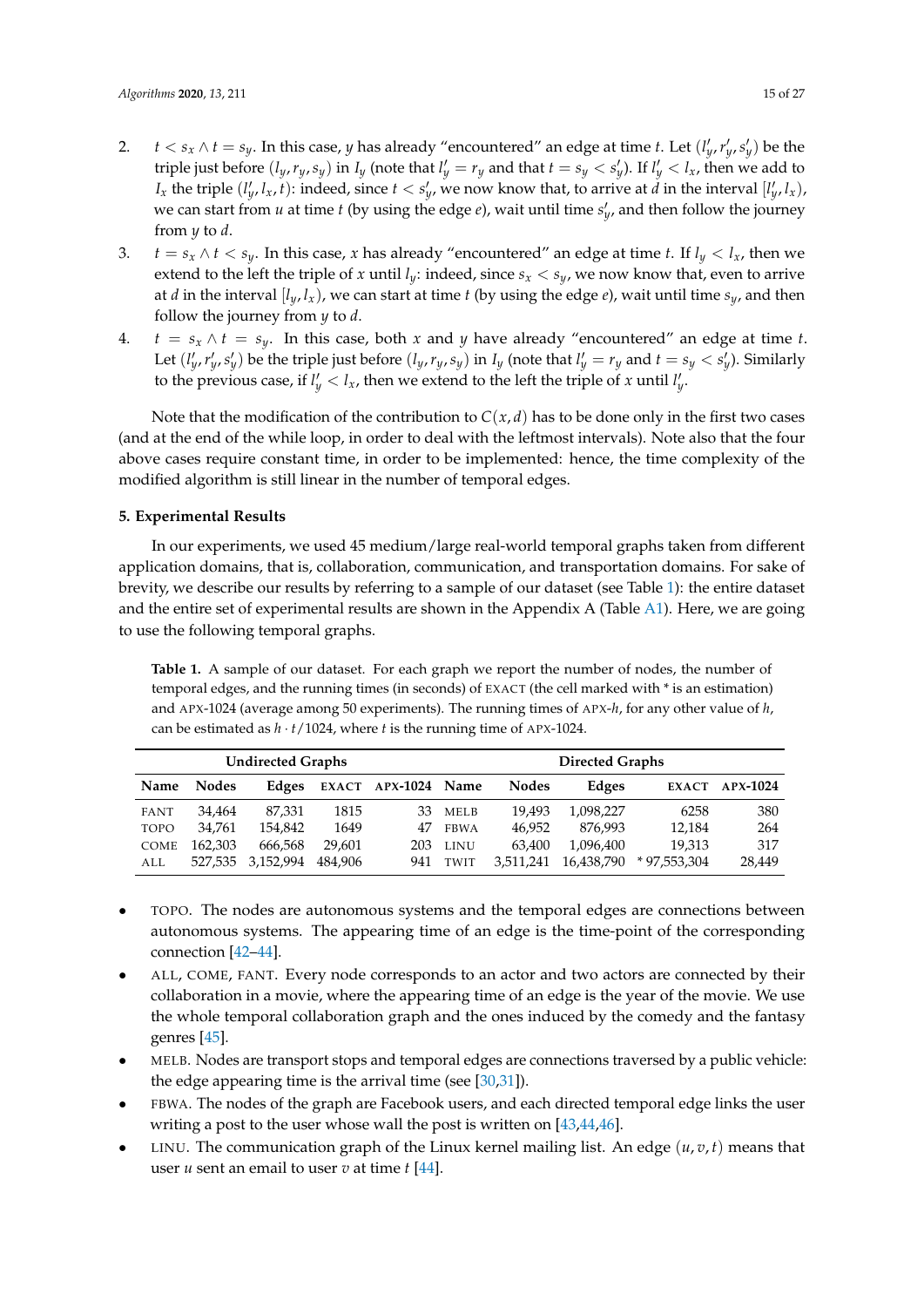• TWIT. Tweets about the migrant crisis of 2015. A directed edge (*u*, *v*, *t*) means that user *u* retweeted a tweet of user *v* at time *t* [\[47,](#page-26-18)[48\]](#page-26-19).

For all graphs (apart from TWIT), we have computed the exact values of the closeness centrality for all nodes, in order to evaluate the quality of our approximation algorithm and of our ranking algorithm. In the case of TWIT, we have executed only the approximation algorithm in order to deduce some properties of the graph. Our computing platform is a machine with Intel(R) Xeon(R) CPU E5-2620 v3 at 2.40 GHz, 24 virtual cores, 128 Gb RAM, running Ubuntu Linux version 4.4.0-22-generic. The code was written in Java, using Java 1.8, and it is available at [https://github.com/piluc/TemporalCloseness.](https://github.com/piluc/TemporalCloseness) Hereafter, we will refer to the exact algorithm as EXACT, and to our approximation algorithm as APX-*h*, where *h* denotes the sample size in the definition of the closeness estimator. For each graph in our dataset, we ran APX-*h* setting *h* equal to 32, 64, 128, 256, 512, 1024, and repeating each experiment 50 times.

## *5.1. Running Times*

In Table [1](#page-14-1) we also report, for each temporal graph, the running times in seconds of EXACT and APX-1024. In the case of TWIT, the EXACT value is an estimation, since the (sequential) execution of the algorithm would have taken approximately three years. In the case of APX-1024 we report the average running time over 50 experiments. We remark that there is very little variability in the execution time of Algorithm [2:](#page-10-0) hence, a quite precise estimation of the running times of APX-*h*, for any other value of *h*, can be obtained by considering the running time *t* of APX-1024 reported in Table [1,](#page-14-1) and by computing the value *h* · *t*/1024 (in particular, by taking *h* equal to the number of nodes, this is the formula used to compute the estimate of the running time of EXACT with input TWIT). As can be seen, the improvement of the running time of APX-1024 with respect to EXACT ranges from one to several orders of magnitude. As expected, this improvement is particularly evident in the case of large graphs, where we are able to compute an approximation of the closeness in less than 16 min instead of more than 5 days for ALL and in less than 8 h, instead of 3 years for TWIT.

# *5.2. Accuracy*

In this section, we analyze the accuracy of the estimation performed by APX-*h* for different *h*. To this aim, we consider the following measures.

- Mean Absolute Error (MAE) in each experiment. Namely, for each experiment, we compute  $\sum_{v} |C^{X}(u) - C(u)|/n$ , where *X* is the sample of size *h* randomly chosen by APX-*h*. This is guaranteed to be bounded with high probability (see Theorem [3\)](#page-12-0).
- Relative Error (RE), which is defined, for a given node *u* and for a given sample *X*, as  $|C^X(u) - C(u)|/C(u)$ . We show that, even though we do not have any theoretical guarantee on this error, it is very low when considering nodes which are in the top of the ranking, while it gets bigger for peripheral nodes.

**MAE as a function of the sample size.** Figure [4](#page-16-0) shows the behaviour of MAE as a function of the sample size, through box-and-whisker plots, where for each graph, and for each *h* (*X*-axis), the *Y*-axis reports the median (and also minimum, maximum, first and third quartiles) among 50 experiments of the MAEs obtained by running APX-*h*. For the sake of brevity, we show here just the plots for the graphs COME, FBWA, and MELB (the behaviour is similar for the other graphs). Clearly, the scale is different due to the different values of the closeness centrality of each graph. For the sake of completeness we report the average closeness of COME, FBWA, and MELB, which is, respectively  $6.1 \cdot 10^{-4}$ ,  $5.4 \cdot 10^{-9}$ , and 2.5 · <sup>10</sup>−<sup>5</sup> . As expected, when increasing the sample size *h*, the MAE gets consistently lower. In particular, this applies to the median but also to the variability, as we see that the window between the minimum and maximum and also the one between the quartiles reduces. In the case of  $h = 1024$ , if we compare the median of the MAEs with the corresponding average values of closeness for the three graphs we get an error of 8%, 4%, and 6%.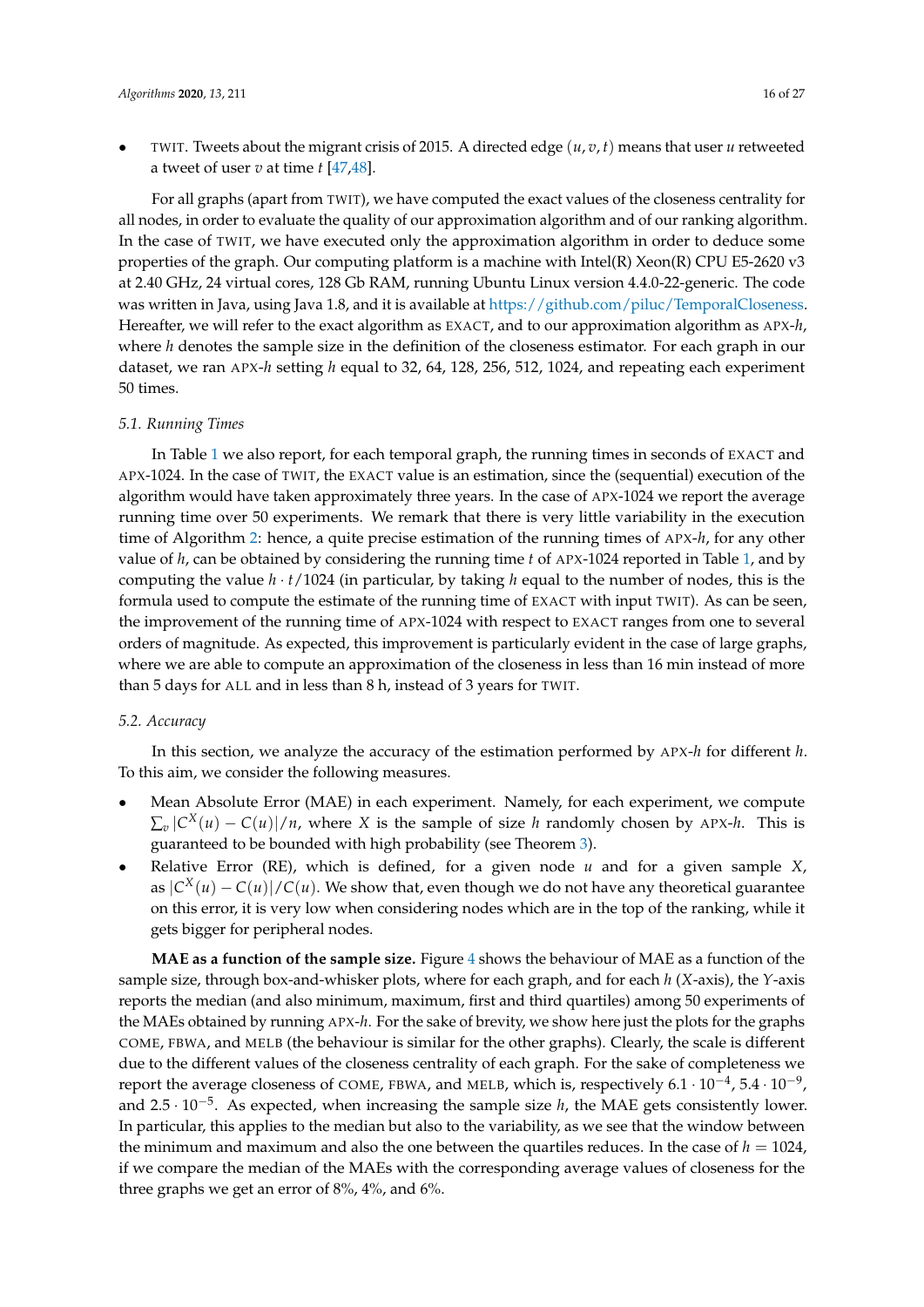<span id="page-16-0"></span>

**Figure 4.** The mean absolute error of APX-*h* as a function of *h*, in the case of the temporal graphs COME, FBWA, and MELB. For each graph and for each sample size *h*, the corresponding box-and-whisker plot depicts the Mean Absolute Error (MAE) through its quartiles.

**RE as a function of the ranking.** We now show that the behaviour of the RE of APX-*h* for all the nodes of each graph depends on their ranking. In particular, given a temporal graph with *n* nodes, let *r* be the ranking computed by EXACT and let  $r(i)$ , for any *i* with  $1 \le i \le n$ , be the node *v* having position *i* in the ranking *r* (smaller *i* means higher closeness). For each *i*, we compute the mean and the maximum RE over 50 experiments of APX-*h* when estimating the closeness of the node  $v = r(i)$ : in the following, we denote by  $\mu$ RE(*i*) and mRE(*i*) these two values. Figure [5](#page-17-0) reports, for each ranking position *i*, the maximum  $\mu$ RE(*i*) and mRE(*i*) of APX-1024 among all the nodes with position up to *i*, for the graphs COME, FBWA, and MELB (from top to bottom). More specifically, the black plots depict the behavior of max<sub>1≤*j*≤*i*</sub>  $\mu$ RE(*j*), while the red dashed plots depict the behavior of max<sub>1≤*j*≤*i*</sub> mRE(*j*). As can be seen, both the  $\mu$ RE(*i*) and mRE(*i*) are very small for nodes having high closeness value (thus low ranks), while they are larger for nodes having a lower closeness value (thus high ranks). This behavior is quite natural as nodes having lower closeness are less often "backward" reachable from the sample and their closeness is often estimated as zero, or whenever they are "backward" reached by the sample, their closeness is then overestimated. This induces a higher variability in general for their estimation. On the other hand, nodes having higher values of closeness behave more stably with respect to the chosen sample, leading to better estimation. The overall good results are shown by this experiment suggest that APX-*h* is able to give a very good estimation for the top-*k* nodes, i.e., the *k* nodes having higher closeness for a given constant *k* (see also Table [A2](#page-22-0) in the Appendix A, which shows the difference between the average RE of the top-100 nodes and of the other nodes, with respect to different sizes of the sample). However, it could happen that the closeness of nodes with high rank, because of their possibly higher value of RE, could be overestimated by APX-1024: thus, these nodes could overtake, in the ranking produced by APX-1024, nodes with higher closeness (and, hence, lower rank). We will show in the next section that this is not the case in all the graphs we have considered: intuitively, this phenomenon can be justified by the fact that the closeness of these nodes with high rank and high RE is so small that even a significant overestimation of it does not allow the nodes themselves to climb the top positions.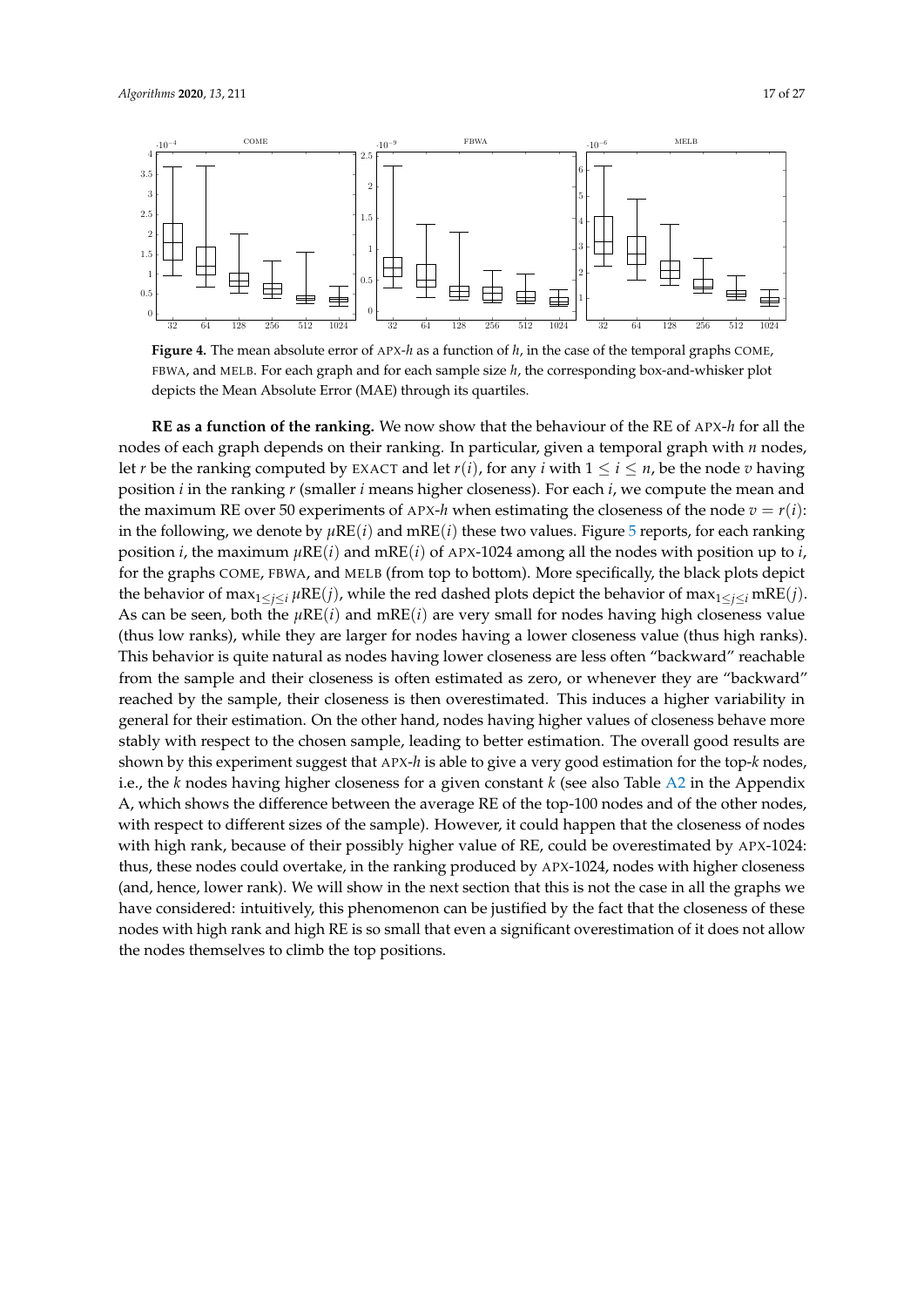<span id="page-17-0"></span>

**Figure 5.** Relative error of APX-1024 as a function of rank position for the graphs COME, FBWA, and MELB. In particular, the horizontal axis corresponds to the position of a node in the exact ranking, while the black (respectively, red dashed) plot indicates the maximum average (respectively, maximum) RE (over 50 experiments) of all the nodes up to that position. The plot is in loglog-scale. Note that there are groups of nodes with very similar relative error: as a result of a preliminary analysis of this phenomenon, we noticed that this is due to the existence of several small cliques disconnected from the rest of the graph.

# *5.3. Ranking and Finding Top-K Nodes*

In the following, we analyze the performance of APX-*h* for different values of *h*, when retrieving the ranking of the nodes according to their closeness. We first discuss the quality of the whole ranking found by APX-*h*. Motivated by our experimental findings, we then focus on the problem of computing the top-*k* central nodes for some fixed values of *k*.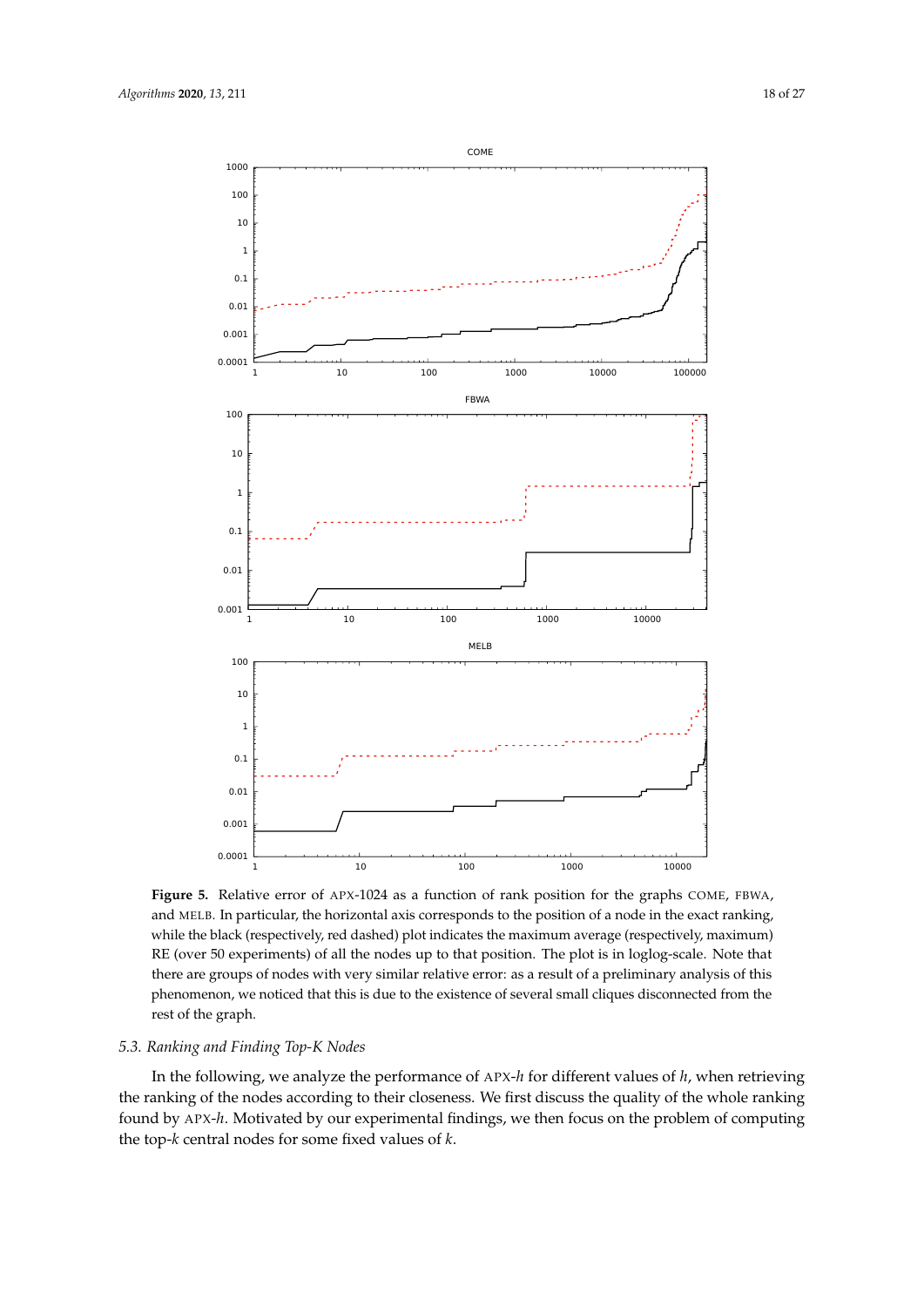# 5.3.1. Ranking Convergence

Here, we analyze the convergence of the Kendall's *τ* for the ranking retrieved by APX-*h* for different values of *h* (intuitively, the Kendall's *τ* measures the similarity between two rankings of the same universe). Let *r* be a reference ranking and let *q* be the ranking found by APX-*h*. We compare these whole rankings using the weighted variation of the Kendall's *τ* proposed in [\[49\]](#page-26-20), which gives more weight (with hyperbolic decay) to inversions involving top nodes with respect to bottom ones. For all graphs (apart from TWIT), we used the exact ranking computed by means of EXACT as reference ranking *r* and we analysed *τ* for increasing values of *h*: we report in Figure [6](#page-18-0) the average *τ* obtained by 50 runs of APX-*h*. As can be seen, the *τ* values become close to 1 very quickly, being always higher than 0.89 for *h* = 1024 (as shown in Table [A3](#page-23-0) in the Appendix A, in the entire dataset, the *τ* value is always higher than 0.865 for  $h = 1024$ ). In the case of TWIT, we used, as the reference ranking  $r$ , a ranking obtained by running APX-1024 and we analyzed the *τ* values of APX-*h* up to *h* = 512. Once again, the obtained *τ* is greater than 0.9 already for *h* = 128. This result, combined with the analysis of the relative error depicted in Figure [5,](#page-17-0) strongly suggests that the strategy described at the end of Section [3](#page-9-0) to find the top-*k* nodes might turn out to be very efficient: the verification of this hypothesis is the goal of the next section.

<span id="page-18-0"></span>

**Figure 6.** Average Kendall's *τ* values for undirected (left) and directed (right) graphs as a function of the sample size *h*: the average Kendall's *τ* of APX−h (over 50 experiments) is computed by referring to the ranking computed by EXACT, except for the TWIT graph plot, where we refer to the ranking computed by APX-1024 (for this reason, its plot stops at  $h = 512$ ).

## 5.3.2. Computing Top-K

Given an integer *k*, we show how APX-*h* behaves when finding the top-*k* central nodes, observing where the top-*k* nodes in the ranking induced by EXACT appear in the ranking induced by APX-*h*. In particular, let *r* be the exact ranking, such that  $r(i)$  is the the vertex in the *i*-th position (smaller *i* corresponds to higher centrality), and let *q* be the ranking obtained by APX-*h*, and *q* −1 its inverse. Given *k*, we compute the maximum ranking  $q^{-1}(v)$  for the first *k* nodes *v* in *r*, namely  $\gamma(k)$  = max1≤*i*≤*<sup>k</sup> q* −1 (*r*(*i*)). Hence, if *k* = 1, we are computing the position of the real top central node in the approximated ranking, while, for larger values of *k*, we are considering the worst-case positioning among the real top- $k$  nodes. Figure [7](#page-19-1) reports these values in the case  $k = 20$  and for different values of *h*, for the graphs COME, FBWA, and MELB. In particular, for each *h*, it reports the median of the *γ*(20) values found among 50 experiments (together with the minimum, maximum, first, and third quartile). As can be seen, despite the fact that the variability is relatively high for small sample sizes (namely, for  $h = 32$  and  $h = 64$ ), already with  $h = 128$  it significantly reduces. In particular, by setting  $h = 512$ , we have that the top-20 nodes are always in the first 512 positions of the ranking found by APX-512. This suggests that, in order to find the exact top-20, it is enough to run APX-512 and then compute the exact closeness of the top-512 found (in  $O(m)$  time each). We have verified this hypothesis for all the graphs in our dataset (apart from TWIT) and for different values of *k* (see Table [2](#page-19-2) for the graphs in our sample dataset and Table [A4](#page-24-4) in the Appendix A for the entire dataset). As a matter of fact, in the case of large graphs (that is, with more than 20,000 nodes), we can compute the top-20 nodes by executing APX-*h* with *h* = 1024 and then compute the exact closeness of the top-*h* found: the time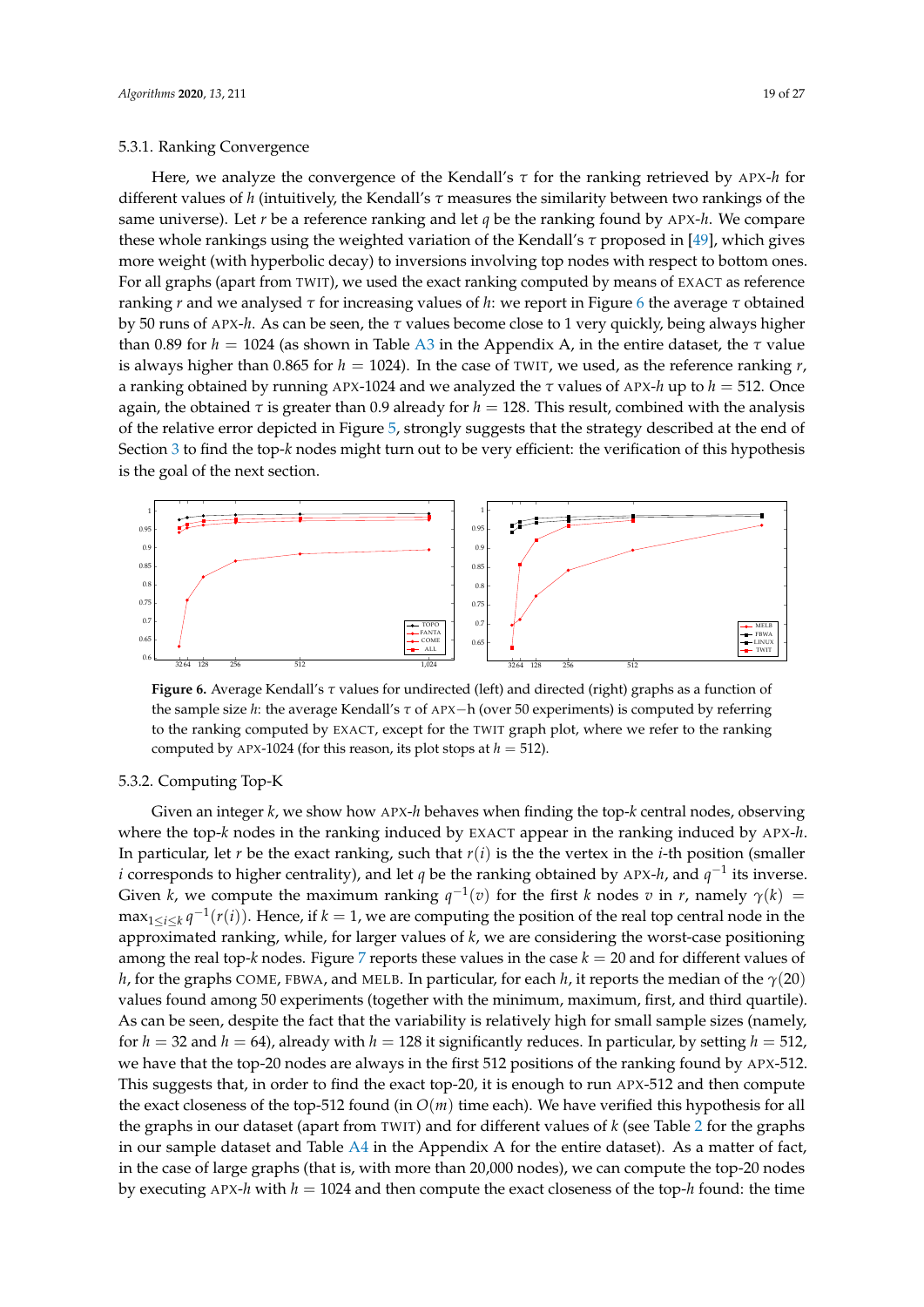complexity of this approach would then be  $O(2048 \times m)$  (which is between 10 and 100 times better than the exact approach, when applied to the large graphs in our dataset). In the case of smaller graphs, the experimental results, described in Table [A4](#page-24-4) of the Appendix A, show that a smaller value of *h* (that is, *h* = 256) is almost always sufficient, thus giving a similar speed-up. Even more impressive is the fact that, in the case of large graphs, the same value of  $h$  (that is,  $h = 1024$ ) can be actually be used for

finding the top-100 nodes.

<span id="page-19-1"></span>

**Figure 7.** Box-and-whisker plots of the maximum position of top 20 nodes in the approximate ranking as a function of the sample size in the case of the temporal graphs COME, FBWA, and MELB.

<span id="page-19-2"></span>**Table 2.** Maximum position of the top-*k* nodes (for the exact ranking) in the approximate ranking computed by APX-*h* (over 50 experiments) in the case of the temporal graphs included in our sample dataset (excluding TWIT for which the exact ranking could not be computed).

|             | $k=1$    |    |          |      | $k=5$ |          |      | $k=10$ |      |          | $k=20$ |      |          | $k=100$ |      |  |
|-------------|----------|----|----------|------|-------|----------|------|--------|------|----------|--------|------|----------|---------|------|--|
| Name        |          | h  |          |      | h     |          |      | h      |      |          | h      |      |          | h       |      |  |
|             | 256      |    | 512 1024 | 256  |       | 512 1024 | 256  | 512    | 1024 | 256      | 512    | 1024 | - 256    | 512     | 1024 |  |
| <b>FANT</b> | 1072 382 |    | 47       | 2117 | 954   | 396      | 2859 | 1262   |      | 396 2957 | 1262   |      | 396 3409 | 1550    | 647  |  |
| <b>TOPO</b> | 15       | 4  | 5        | 65   | 22    | 11       | 65   | 33     | 19   | 110      | 74     | 36   | 281      | 167     | 137  |  |
| <b>COME</b> | 5.       | 2  | 1        | 33   | 17    | 17       | 37   | 23     | 20   | 74       | 37     | 36   | 340      | 190     | 173  |  |
| AI.         | 6        | 8  | 3        | 25   | 19    | 11       | 30   | 32     | 18   | 71       | 67     | 35   | 278      | 232     | 166  |  |
| <b>FBWA</b> | 56       | 42 | 30       | 95   | 93    | 51       | 95   | 93     | 51   | 163      | 104    | 94   | 544      | 504     | 474  |  |
| LINU        | 5        | 4  | 3        | 79   | 53    | 19       | 143  | 78     | 37   | 175      | 103    | 49   | 279      | 198     | 192  |  |
| <b>MELB</b> | 124      | 58 | 15       | 256  | 116   | 51       | 256  | 116    | 66   | 306      | 185    | 125  | 1467     | 1157    | 706  |  |

# <span id="page-19-0"></span>**6. Conclusions**

We proposed a sampling-based approximation algorithm for the temporal closeness centrality measure, and we experimentally showed that this algorithm can be extremely efficient in computing the top-*k* nodes in real-world temporal graphs. An interesting open question is to understand why, in the case of few graphs, our method is not as efficient as in the case of all the others: some preliminary experimental results suggest that this might happen because all nodes have basically the same temporal closeness which is very small. In order to attack this problem, we believe that it would be interesting to study the performances of our algorithm on random temporal graphs. Notice, however, that there is yet no consensus on how to generate random temporal graphs or which features to select to make the random selection on, see for instance [\[50\]](#page-26-21) and references within. Moreover, an interesting future research line is to explore the extension and application of our approach (by still referring to [\[32\]](#page-26-3)) to the case in which temporal edges have a traveling time. Finally, it would be worth exploring the possibility of applying to the temporal closeness the approach of  $[10,51]$  $[10,51]$  for static graphs, which basically consists of executing breadth-first searches starting from all the nodes of the graph and in "cutting" this visits as soon as it can be deduced (by using some appropriate bounds on the static closeness value) that the source of the visit is not among the top-*k*.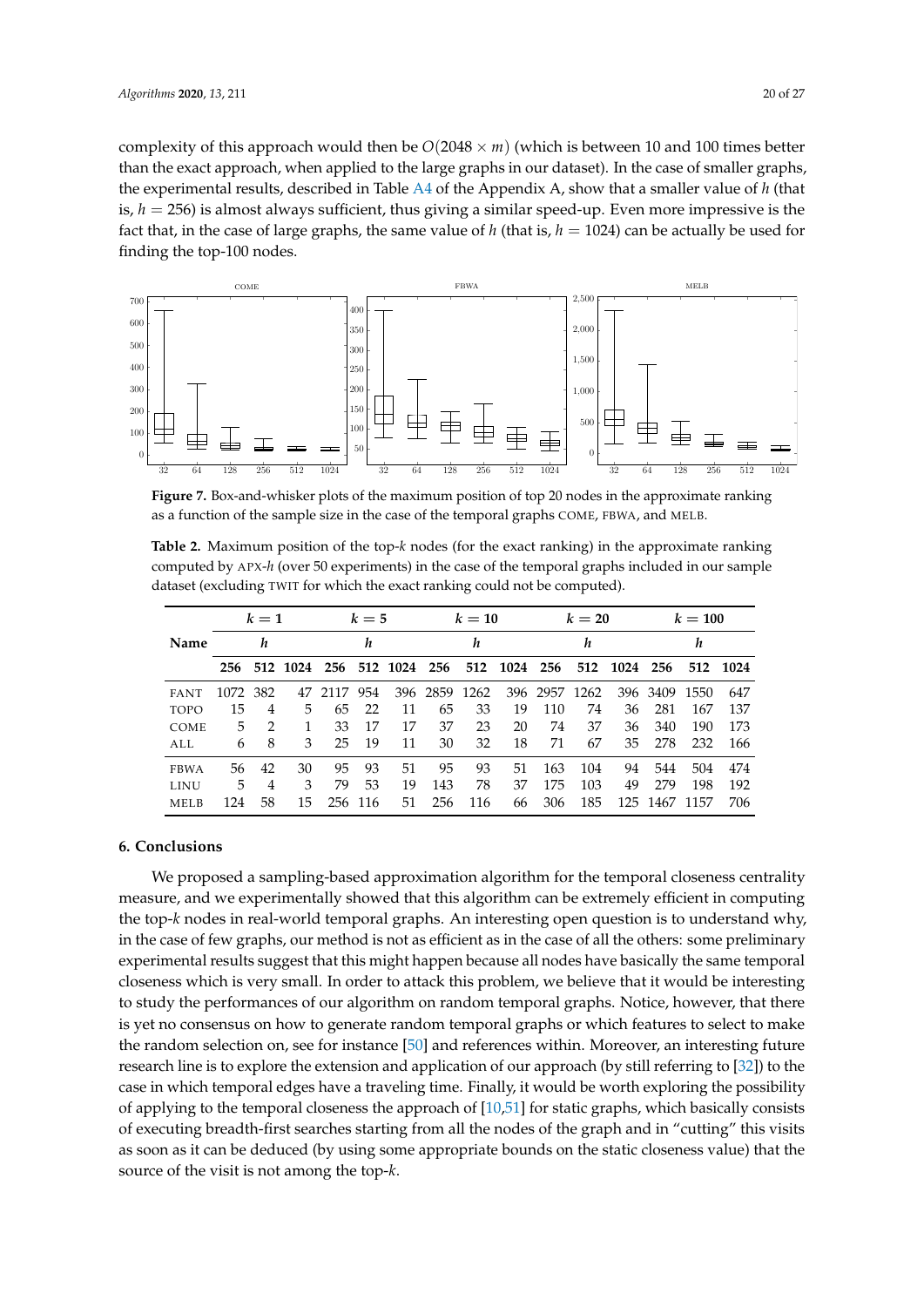**Author Contributions:** Conceptualization, P.C., C.M. and A.M.; methodology, P.C., C.M. and A.M.; software, P.C., C.M. and A.M.; validation, P.C., C.M. and A.M.; formal analysis, P.C., C.M. and A.M.; investigation, P.C., C.M. and A.M.; resources, P.C., C.M. and A.M.; data curation, P.C., C.M. and A.M.; writing–original draft preparation, P.C., C.M. and A.M.; writing–review and editing, P.C., C.M. and A.M. All authors have read and agreed to the published version of the manuscript.

**Funding:** C.M. was partly funded by the ANR (French National Agency of Research) by the Limass project (under grant ANR-19-CE23-0010), and by the ANR FiT LabCom. A.M. has been partially supported by MIUR under the PRIN Project AHeAD (Efficient Algorithms for HArnessing Networked Data) and by the University of Florence under Project GRANTED (GRaph Algorithms for Networked TEmporal Data).

**Acknowledgments:** We wish to thank Laurent Viennot for pointing us to the CSA algorithm introduced in [\[32\]](#page-26-3).

**Conflicts of Interest:** The authors declare no conflict of interest. The funding agents had no role in the design of the study; in the collection, analyses, or interpretation of data; in the writing of the manuscript, or in the decision to publish the results.

## **Appendix A. Further Experiments**

In the following tables we will show our experimental test-bed and the results we obtained for all the graphs. In Table  $A1$ , we report the full list of our graphs, with their number of nodes and edges. Moreover, consistently with respect to Table [1,](#page-14-1) we also report the running time of EXACT and the average running time of APX-1024 among 50 experiments. Recall that the running times of APX-*h*, for any other value of *h*, can be obtained as *h* · *t*/1024, where *t* is the running time of APX-1024.

In Table [A2,](#page-22-0) we report the average RE (together with the coefficient of variation) achieved by APX-256, APX-512, APX-1024, for the top-100 nodes, according to the exact ranking, and for the remaining nodes. The results largely confirm what we have shown in Figure [5,](#page-17-0) namely that the RE for top-nodes is almost always very small if compared to the RE of all the other nodes. The graphs in the upper part are undirected.

In Table [A3,](#page-23-0) consistently with respect to Figure [6,](#page-18-0) we show the average Kendall's *τ* for all the graphs, comparing the ranking found by APX-*h* for *h* = 32, 64, 128, 256, 512, 1024 with the exact ranking (except for the twitter graph, where we refer to the ranking computed by APX-1024).

Finally, in Table [A4,](#page-24-4) similarly to Table [2,](#page-19-2) we report the maximum position of the top-*k* nodes (for the exact ranking) in the approximate ranking computed by  $APX-h$  (over 50 experiments), with  $k =$ 1, 5, 10, 20, 100 and  $h = 256$ , 512, 1024. As we have estimated, obtaining the EXACT ranking and closeness of twitter requires more than three years. For this reason, we were not able to provide these results for this graph, so that it has been excluded from Tables [A2](#page-22-0) and [A4.](#page-24-4)

**Table A1.** Our dataset. For each graph we report the number of nodes, the number of temporal edges, and the running times (in seconds) of EXACT (the cell marked with \* is an estimation) and APX-1024 (average among 50 experiments). The running times of APX-*h*, for any other value of *h*, can be estimated as  $h \cdot t / 1024$ , where *t* is the running time of APX-1024.

| <b>Undirected Graphs</b> |              |           |              |          |  |  |  |  |  |  |  |  |
|--------------------------|--------------|-----------|--------------|----------|--|--|--|--|--|--|--|--|
| Name                     | <b>Nodes</b> | Edges     | <b>EXACT</b> | APX-1024 |  |  |  |  |  |  |  |  |
| topology                 | 34,761       | 154,842   | 1649         | 47       |  |  |  |  |  |  |  |  |
| adult                    | 12,621       | 109,455   | 878          | 40       |  |  |  |  |  |  |  |  |
| adventure                | 47,763       | 157,492   | 4668         | 50       |  |  |  |  |  |  |  |  |
| all                      | 527,535      | 3,152,994 | 484,906      | 941      |  |  |  |  |  |  |  |  |
| animation                | 10,817       | 31,499    | 213          | 20       |  |  |  |  |  |  |  |  |
| biography                | 18,215       | 37,257    | 473          | 24       |  |  |  |  |  |  |  |  |
| comedy                   | 162,303      | 666,568   | 29,601       | 203      |  |  |  |  |  |  |  |  |
| family                   | 34,464       | 87,331    | 1815         | 33       |  |  |  |  |  |  |  |  |
| fantasy                  | 30,801       | 75,492    | 1433         | 30       |  |  |  |  |  |  |  |  |
| history                  | 20,016       | 46,028    | 623          | 25       |  |  |  |  |  |  |  |  |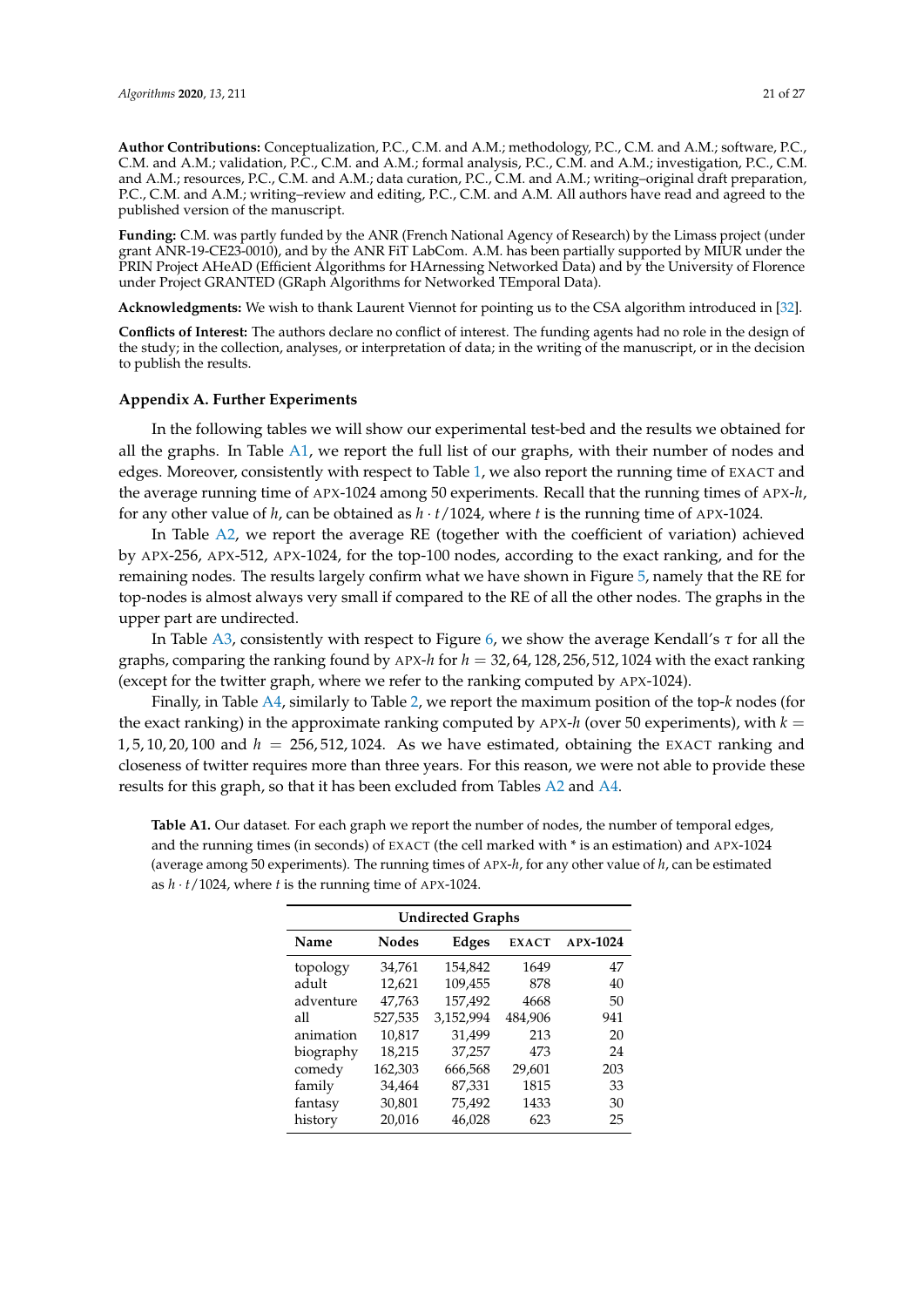<span id="page-21-0"></span>

| <b>Undirected Graphs</b>                                         |                                                          |            |            |        |  |  |  |  |  |  |  |  |  |
|------------------------------------------------------------------|----------------------------------------------------------|------------|------------|--------|--|--|--|--|--|--|--|--|--|
| Name                                                             | <b>Nodes</b><br><b>Edges</b><br>APX-1024<br><b>EXACT</b> |            |            |        |  |  |  |  |  |  |  |  |  |
| music                                                            | 16,417                                                   | 36,217     | 346        | 21     |  |  |  |  |  |  |  |  |  |
| musical                                                          | 21,102                                                   | 66,853     | 971        | 33     |  |  |  |  |  |  |  |  |  |
| mystery                                                          | 34,787                                                   | 87,086     | 1863       | 33     |  |  |  |  |  |  |  |  |  |
| scifi                                                            | 24,551                                                   | 54,578     | 916        | 30     |  |  |  |  |  |  |  |  |  |
| war                                                              | 19,690                                                   | 51,980     | 617        | 27     |  |  |  |  |  |  |  |  |  |
| western                                                          | 11,344                                                   | 58,230     | 382        | 29     |  |  |  |  |  |  |  |  |  |
| <b>Directed Graphs</b>                                           |                                                          |            |            |        |  |  |  |  |  |  |  |  |  |
| <b>Nodes</b><br>Name<br><b>Edges</b><br><b>EXACT</b><br>APX-1024 |                                                          |            |            |        |  |  |  |  |  |  |  |  |  |
| election                                                         | 7119                                                     | 103,675    | 201        | 34     |  |  |  |  |  |  |  |  |  |
| facebook                                                         | 46,952                                                   | 876,993    | 12,184     | 264    |  |  |  |  |  |  |  |  |  |
| twitter *                                                        | 3,511,241                                                | 16,438,790 | 97,553,304 | 28,449 |  |  |  |  |  |  |  |  |  |
| linux                                                            | 6340                                                     | 1,096,440  | 19,313     | 317    |  |  |  |  |  |  |  |  |  |
| adelaide                                                         | 7548                                                     | 404,300    | 889        | 143    |  |  |  |  |  |  |  |  |  |
| belfast                                                          | 1917                                                     | 122,693    | 62         | 33     |  |  |  |  |  |  |  |  |  |
| berlin                                                           | 4601                                                     | 1,048,218  | 1358       | 352    |  |  |  |  |  |  |  |  |  |
| bordeaux                                                         | 3435                                                     | 236,595    | 231        | 68     |  |  |  |  |  |  |  |  |  |
| brisbane                                                         | 9645                                                     | 392,805    | 1051       | 110    |  |  |  |  |  |  |  |  |  |
| canberra                                                         | 2764                                                     | 124,305    | 95         | 35     |  |  |  |  |  |  |  |  |  |
| detroit                                                          | 5683                                                     | 214,863    | 350        | 63     |  |  |  |  |  |  |  |  |  |
| dublin                                                           | 4571                                                     | 407,240    | 527        | 117    |  |  |  |  |  |  |  |  |  |
| grenoble                                                         | 1547                                                     | 114,492    | 46         | 30     |  |  |  |  |  |  |  |  |  |
| helsinki                                                         | 6986                                                     | 686,457    | 1342       | 196    |  |  |  |  |  |  |  |  |  |
| kuopio                                                           | 549                                                      | 32,122     | 5          | 8      |  |  |  |  |  |  |  |  |  |
| lisbon                                                           | 7073                                                     | 526,179    | 1019       | 167    |  |  |  |  |  |  |  |  |  |
| luxembourg                                                       | 1367                                                     | 186,752    | 70         | 52     |  |  |  |  |  |  |  |  |  |
| melbourne                                                        | 19,493                                                   | 1,098,227  | 6258       | 380    |  |  |  |  |  |  |  |  |  |
| nantes                                                           | 2353                                                     | 196,421    | 126        | 55     |  |  |  |  |  |  |  |  |  |
| palermo                                                          | 2176                                                     | 226,215    | 142        | 66     |  |  |  |  |  |  |  |  |  |
| paris                                                            | 11,950                                                   | 1,823,872  | 6149       | 550    |  |  |  |  |  |  |  |  |  |
| prague                                                           | 5147                                                     | 670,423    | 947        | 190    |  |  |  |  |  |  |  |  |  |
| rennes                                                           | 1407                                                     | 109,075    | 42         | 30     |  |  |  |  |  |  |  |  |  |
| rome                                                             | 7869                                                     | 1,051,211  | 2451       | 364    |  |  |  |  |  |  |  |  |  |
| sydney                                                           | 24,063                                                   | 1,265,135  | 8635       | 411    |  |  |  |  |  |  |  |  |  |
| toulouse                                                         | 3329                                                     | 224,516    | 204        | 63     |  |  |  |  |  |  |  |  |  |
| turku                                                            | 1850                                                     | 133,512    | 69         | 38     |  |  |  |  |  |  |  |  |  |
| venice                                                           | 1874                                                     | 118,519    | 59         | 32     |  |  |  |  |  |  |  |  |  |
| winnipeg                                                         | 5079                                                     | 333,882    | 492        | 99     |  |  |  |  |  |  |  |  |  |

**Table A1.** *Cont.*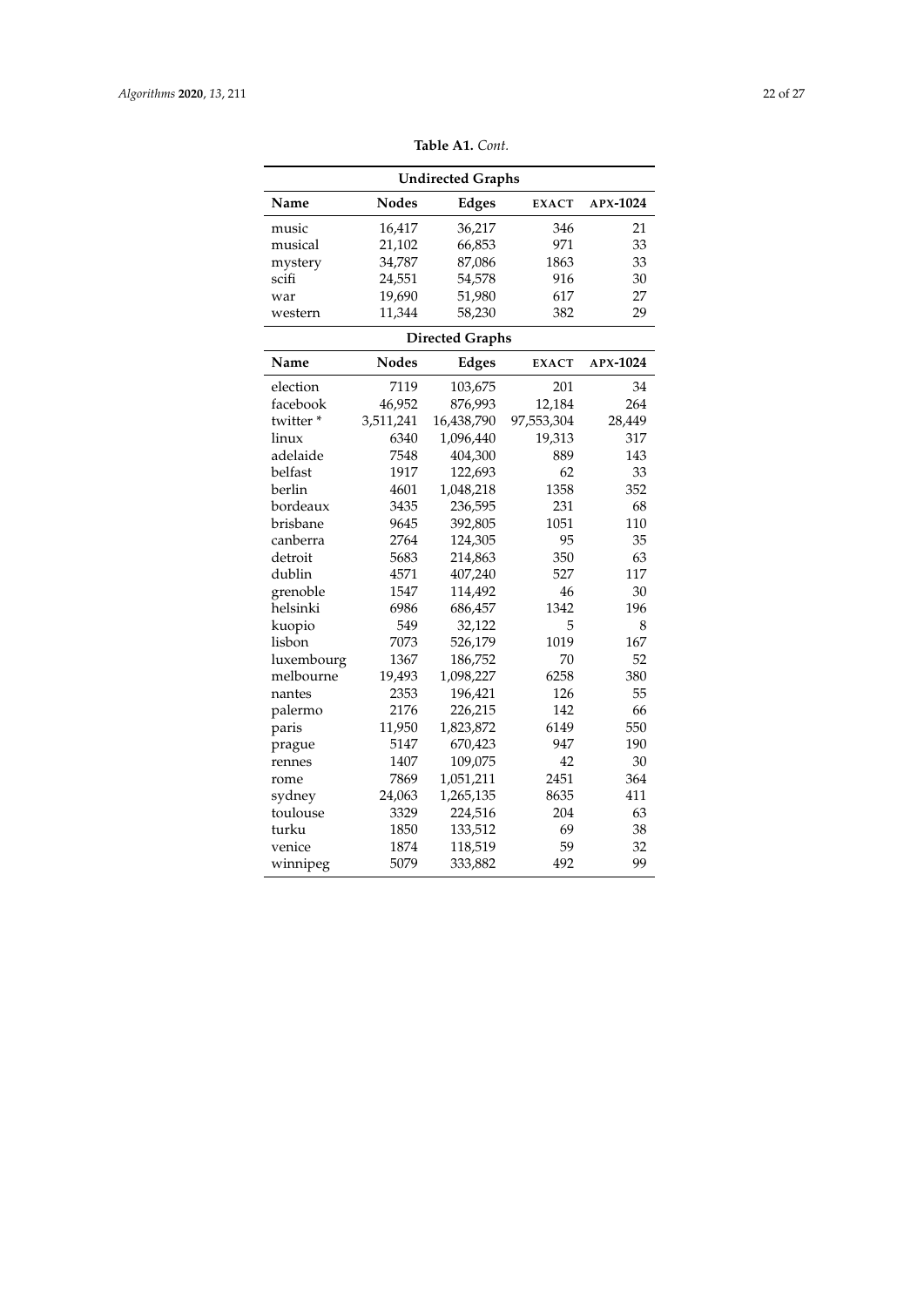|            | $\mu$ RE of APX-256 |               |                | $\mu$ RE of APX-512 | $\mu$ RE of APX-1024 |              |  |  |
|------------|---------------------|---------------|----------------|---------------------|----------------------|--------------|--|--|
| Name       | <b>Top-100</b>      | <b>Others</b> | <b>Top-100</b> | Others              | <b>Top-100</b>       | Others       |  |  |
| topology   | 0.145(0.14)         | 0.351(2.03)   | 0.099(0.09)    | 0.323(2.03)         | 0.061(0.12)          | 0.287(2.15)  |  |  |
| adult      | 0.078(0.11)         | 0.671(1.18)   | 0.050(0.09)    | 0.567(1.23)         | 0.034(0.06)          | 0.447(1.28)  |  |  |
| adventure  | 0.087(0.07)         | 1.324(0.83)   | 0.060(0.06)    | 1.259(0.76)         | 0.049(0.06)          | 1.158(0.75)  |  |  |
| all        | 0.055(0.05)         | 1.089(2.12)   | 0.035(0.04)    | 1.044(1.69)         | 0.024(0.07)          | 0.991(1.41)  |  |  |
| animation  | 0.140(0.05)         | 1.429(0.50)   | 0.091(0.10)    | 1.250(0.51)         | 0.057(0.10)          | 1.012(0.55)  |  |  |
| biography  | 0.208(0.18)         | 1.705(0.42)   | 0.171(0.16)    | 1.568(0.38)         | 0.117(0.15)          | 1.378 (0.39) |  |  |
| comedy     | 0.063(0.05)         | 1.237(1.21)   | 0.038(0.08)    | 1.172(1.03)         | 0.038(0.10)          | 1.111(0.95)  |  |  |
| family     | 0.169(0.06)         | 1.723(0.50)   | 0.156(0.05)    | 1.612(0.43)         | 0.100(0.11)          | 1.468(0.42)  |  |  |
| fantasy    | 0.274(0.09)         | 1.701 (0.48)  | 0.207(0.16)    | 1.588(0.43)         | 0.129(0.11)          | 1.433(0.42)  |  |  |
| history    | 0.207(0.11)         | 1.644(0.45)   | 0.142(0.12)    | 1.504(0.42)         | 0.103(0.09)          | 1.316(0.43)  |  |  |
| music      | 0.189(0.09)         | 1.714 (0.39)  | 0.159(0.07)    | 1.577(0.35)         | 0.104(0.10)          | 1.378 (0.36) |  |  |
| musical    | 0.158(0.20)         | 1.383(0.61)   | 0.100(0.28)    | 1.246(0.61)         | 0.069(0.25)          | 1.082(0.64)  |  |  |
| mystery    | 0.134(0.11)         | 1.582(0.60)   | 0.090(0.09)    | 1.485(0.54)         | 0.066(0.11)          | 1.355(0.52)  |  |  |
| scifi      | 0.204(0.11)         | 1.754(0.41)   | 0.139(0.11)    | 1.639(0.36)         | 0.100(0.11)          | 1.464(0.35)  |  |  |
| war        | 0.150(0.10)         | 1.446 (0.55)  | 0.112(0.09)    | 1.300(0.55)         | 0.064(0.12)          | 1.118(0.58)  |  |  |
| western    | 0.070(0.17)         | 0.836(1.01)   | 0.050(0.14)    | 0.730(1.04)         | 0.034(0.19)          | 0.593(1.08)  |  |  |
| election   | 0.124(0.16)         | 0.581(1.41)   | 0.086(0.17)    | 0.503(1.46)         | 0.061(0.16)          | 0.438(1.53)  |  |  |
| facebook   | 0.075(0.38)         | 0.614(1.81)   | 0.060(0.25)    | 0.557(1.64)         | 0.049(0.39)          | 0.506(1.61)  |  |  |
| linux      | 0.352(0.17)         | 0.445 (1.95)  | 0.208(0.19)    | 0.387(1.96)         | 0.151(0.23)          | 0.344(2.04)  |  |  |
| adelaide   | 0.055(0.33)         | 0.094 (2.88)  | 0.042(0.27)    | 0.073(3.03)         | 0.033(0.28)          | 0.057(3.19)  |  |  |
| belfast    | 0.146(0.34)         | 0.186(1.02)   | 0.112(0.34)    | 0.148(0.98)         | 0.084(0.31)          | 0.108(1.02)  |  |  |
| berlin     | 0.069(0.23)         | 0.041(1.91)   | 0.050(0.19)    | 0.030(2.13)         | 0.036(0.20)          | 0.023(2.57)  |  |  |
| bordeaux   | 0.059(0.25)         | 0.112 (2.29)  | 0.048(0.20)    | 0.090(2.34)         | 0.035(0.20)          | 0.068(2.42)  |  |  |
| brisbane   | 0.092(0.33)         | 0.176(2.02)   | 0.078(0.30)    | 0.146(2.07)         | 0.059(0.34)          | 0.118(2.19)  |  |  |
| canberra   | 0.118(0.30)         | 0.148 (1.14)  | 0.095(0.32)    | 0.121(1.18)         | 0.074(0.31)          | 0.093(1.20)  |  |  |
| detroit    | 0.051(0.19)         | 0.074(2.30)   | 0.037(0.16)    | 0.059(2.62)         | 0.028(0.20)          | 0.041(2.69)  |  |  |
| dublin     | 0.066(0.27)         | 0.186(2.23)   | 0.053(0.27)    | 0.152(2.30)         | 0.041(0.27)          | 0.118(2.37)  |  |  |
| grenoble   | 0.144(0.21)         | 0.340 (1.19)  | 0.106(0.22)    | 0.261(1.23)         | 0.076(0.24)          | 0.182(1.24)  |  |  |
| helsinki   | 0.082(0.25)         | 0.122(2.65)   | 0.069(0.24)    | 0.102(2.76)         | 0.051(0.23)          | 0.081(2.93)  |  |  |
| kuopio     | 0.117(0.32)         | 0.205(1.18)   | 0.085(0.31)    | 0.140(1.15)         | 0.058(0.31)          | 0.100(1.16)  |  |  |
| lisbon     | 0.124(0.20)         | 0.198(1.65)   | 0.098(0.18)    | 0.156(1.85)         | 0.071(0.15)          | 0.113(2.04)  |  |  |
| luxembourg | 0.073(0.36)         | 0.050(1.53)   | 0.055(0.34)    | 0.037(1.94)         | 0.039(0.30)          | 0.026(1.88)  |  |  |
| melbourne  | 0.062(0.24)         | 0.142(2.26)   | 0.051(0.22)    | 0.117(2.40)         | 0.035(0.25)          | 0.095(2.46)  |  |  |
| nantes     | 0.117(0.25)         | 0.188(1.57)   | 0.094(0.24)    | 0.150(1.68)         | 0.067(0.25)          | 0.110(1.70)  |  |  |
| palermo    | 0.066(0.26)         | 0.041(0.35)   | 0.051(0.27)    | 0.030(0.36)         | 0.036(0.28)          | 0.021(0.36)  |  |  |
| paris      | 0.074(0.25)         | 0.290(1.97)   | 0.055(0.24)    | 0.249(1.99)         | 0.043(0.21)          | 0.209(2.01)  |  |  |
| prague     | 0.097(0.20)         | 0.242(2.03)   | 0.081(0.17)    | 0.210(2.09)         | 0.056(0.19)          | 0.164(2.20)  |  |  |
| rennes     | 0.094(0.19)         | 0.130 (1.76)  | 0.068(0.23)    | 0.095(1.84)         | 0.048(0.23)          | 0.066(1.87)  |  |  |
| rome       | 0.053(0.24)         | 0.098(3.07)   | 0.040(0.20)    | 0.079(3.21)         | 0.032(0.21)          | 0.062(3.37)  |  |  |
| sydney     | 0.122(0.28)         | 0.276(1.85)   | 0.105(0.25)    | 0.238(1.94)         | 0.081(0.23)          | 0.204(1.99)  |  |  |
| toulouse   | 0.105(0.28)         | 0.157(1.41)   | 0.081(0.30)    | 0.124(1.47)         | 0.064(0.26)          | 0.096(1.51)  |  |  |
| turku      | 0.067(0.31)         | 0.113(2.45)   | 0.046(0.33)    | 0.085(2.66)         | 0.035(0.36)          | 0.062(2.67)  |  |  |
| venice     | 0.131(0.27)         | 0.203(1.53)   | 0.098(0.30)    | 0.156(1.54)         | 0.072(0.30)          | 0.114(1.62)  |  |  |
| winnipeg   | 0.054(0.36)         | 0.039(2.42)   | 0.040(0.31)    | 0.030(3.29)         | 0.032(0.32)          | 0.022(2.98)  |  |  |

<span id="page-22-0"></span>Table A2. Average RE (and coefficient of variation) for the top-100 nodes (according to the exact ranking) and for the remaining ones.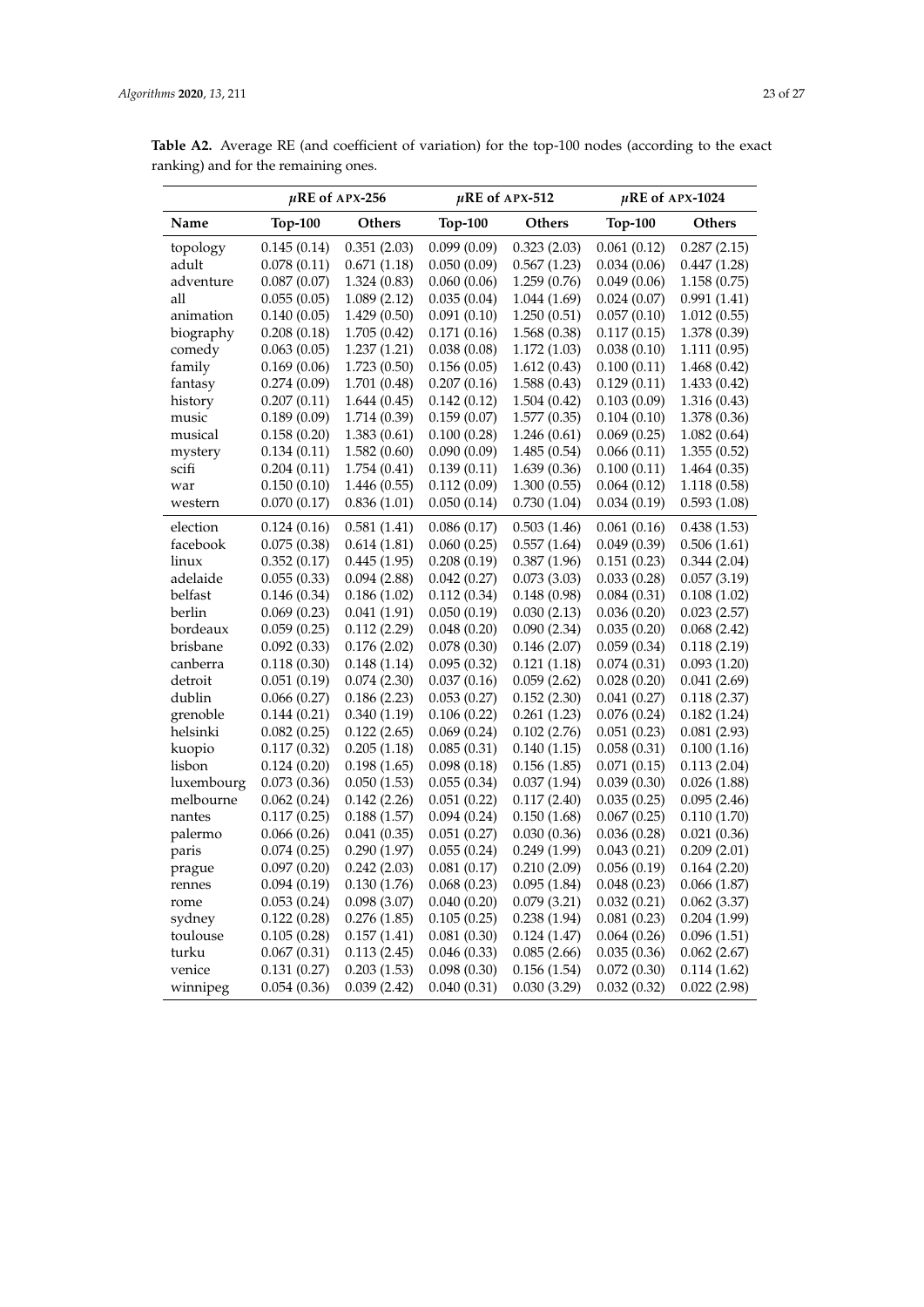<span id="page-23-0"></span>**Table A3.** Average Kendall's *τ* values for the graphs in our dataset: the Kendall's *τ* is computed by referring to the ranking computed by EXACT, (the cell marked with \* is an estimation) apart from the twitter graph, where we refer to the ranking computed by APX-1024.

| Name       | $APX-32$ | $APX-64$ | APX-128 | APX-256 | APX-512 | APX-1024 |
|------------|----------|----------|---------|---------|---------|----------|
| topology   | 0.976    | 0.982    | 0.986   | 0.989   | 0.991   | 0.992    |
| adult      | 0.920    | 0.936    | 0.958   | 0.968   | 0.974   | 0.979    |
| adventure  | 0.920    | 0.938    | 0.948   | 0.955   | 0.960   | 0.963    |
| all        | 0.954    | 0.964    | 0.972   | 0.977   | 0.981   | 0.983    |
| animation  | 0.854    | 0.890    | 0.906   | 0.914   | 0.920   | 0.925    |
| biography  | 0.624    | 0.747    | 0.829   | 0.858   | 0.869   | 0.876    |
| comedy     | 0.941    | 0.954    | 0.961   | 0.968   | 0.973   | 0.975    |
| family     | 0.717    | 0.811    | 0.864   | 0.879   | 0.890   | 0.898    |
| fantasy    | 0.631    | 0.757    | 0.820   | 0.864   | 0.883   | 0.894    |
| history    | 0.646    | 0.761    | 0.823   | 0.867   | 0.880   | 0.891    |
| music      | 0.613    | 0.760    | 0.829   | 0.851   | 0.861   | 0.866    |
| musical    | 0.813    | 0.884    | 0.915   | 0.926   | 0.938   | 0.944    |
| mystery    | 0.808    | 0.860    | 0.901   | 0.917   | 0.925   | 0.929    |
| scifi      | 0.628    | 0.721    | 0.803   | 0.842   | 0.855   | 0.865    |
| war        | 0.782    | 0.855    | 0.894   | 0.913   | 0.925   | 0.933    |
| western    | 0.927    | 0.947    | 0.957   | 0.965   | 0.972   | 0.976    |
| election   | 0.903    | 0.930    | 0.949   | 0.962   | 0.971   | 0.978    |
| facebook   | 0.942    | 0.957    | 0.967   | 0.973   | 0.981   | 0.984    |
| linux      | 0.959    | 0.970    | 0.978   | 0.982   | 0.985   | 0.988    |
| adelaide   | 0.847    | 0.894    | 0.932   | 0.957   | 0.970   | 0.979    |
| belfast    | 0.721    | 0.768    | 0.795   | 0.863   | 0.906   | 0.935    |
| berlin     | 0.869    | 0.904    | 0.940   | 0.958   | 0.970   | 0.979    |
| bordeaux   | 0.725    | 0.797    | 0.874   | 0.918   | 0.944   | 0.962    |
| brisbane   | 0.872    | 0.908    | 0.952   | 0.971   | 0.980   | 0.985    |
| canberra   | 0.811    | 0.860    | 0.911   | 0.935   | 0.951   | 0.966    |
| detroit    | 0.804    | 0.860    | 0.905   | 0.941   | 0.962   | 0.973    |
| dublin     | 0.805    | 0.865    | 0.902   | 0.935   | 0.957   | 0.970    |
| grenoble   | 0.698    | 0.731    | 0.778   | 0.845   | 0.907   | 0.941    |
| helsinki   | 0.843    | 0.873    | 0.901   | 0.926   | 0.951   | 0.967    |
| kuopio     | 0.759    | 0.806    | 0.859   | 0.898   | 0.927   | 0.949    |
| lisbon     | 0.845    | 0.872    | 0.909   | 0.938   | 0.954   | 0.968    |
| luxembourg | 0.885    | 0.915    | 0.939   | 0.955   | 0.969   | 0.978    |
| melbourne  | 0.696    | 0.711    | 0.773   | 0.841   | 0.894   | 0.960    |
| nantes     | 0.710    | 0.751    | 0.813   | 0.880   | 0.927   | 0.949    |
| palermo    | 0.791    | 0.850    | 0.898   | 0.928   | 0.950   | 0.964    |
| paris      | 0.696    | 0.736    | 0.794   | 0.891   | 0.944   | 0.966    |
| prague     | 0.833    | 0.852    | 0.900   | 0.926   | 0.947   | 0.962    |
| rennes     | 0.754    | 0.759    | 0.842   | 0.899   | 0.934   | 0.955    |
| rome       | 0.825    | 0.862    | 0.917   | 0.949   | 0.966   | 0.976    |
| sydney     | 0.831    | 0.870    | 0.898   | 0.941   | 0.965   | 0.977    |
| toulouse   | 0.758    | 0.770    | 0.825   | 0.890   | 0.943   | 0.959    |
| turku      | 0.842    | 0.881    | 0.923   | 0.946   | 0.961   | 0.973    |
| venice     | 0.812    | 0.868    | 0.897   | 0.934   | 0.951   | 0.965    |
| winnipeg   | 0.867    | 0.915    | 0.947   | 0.963   | 0.973   | 0.981    |
| twitter*   | 0.637    | 0.857    | 0.922   | 0.959   | 0.973   |          |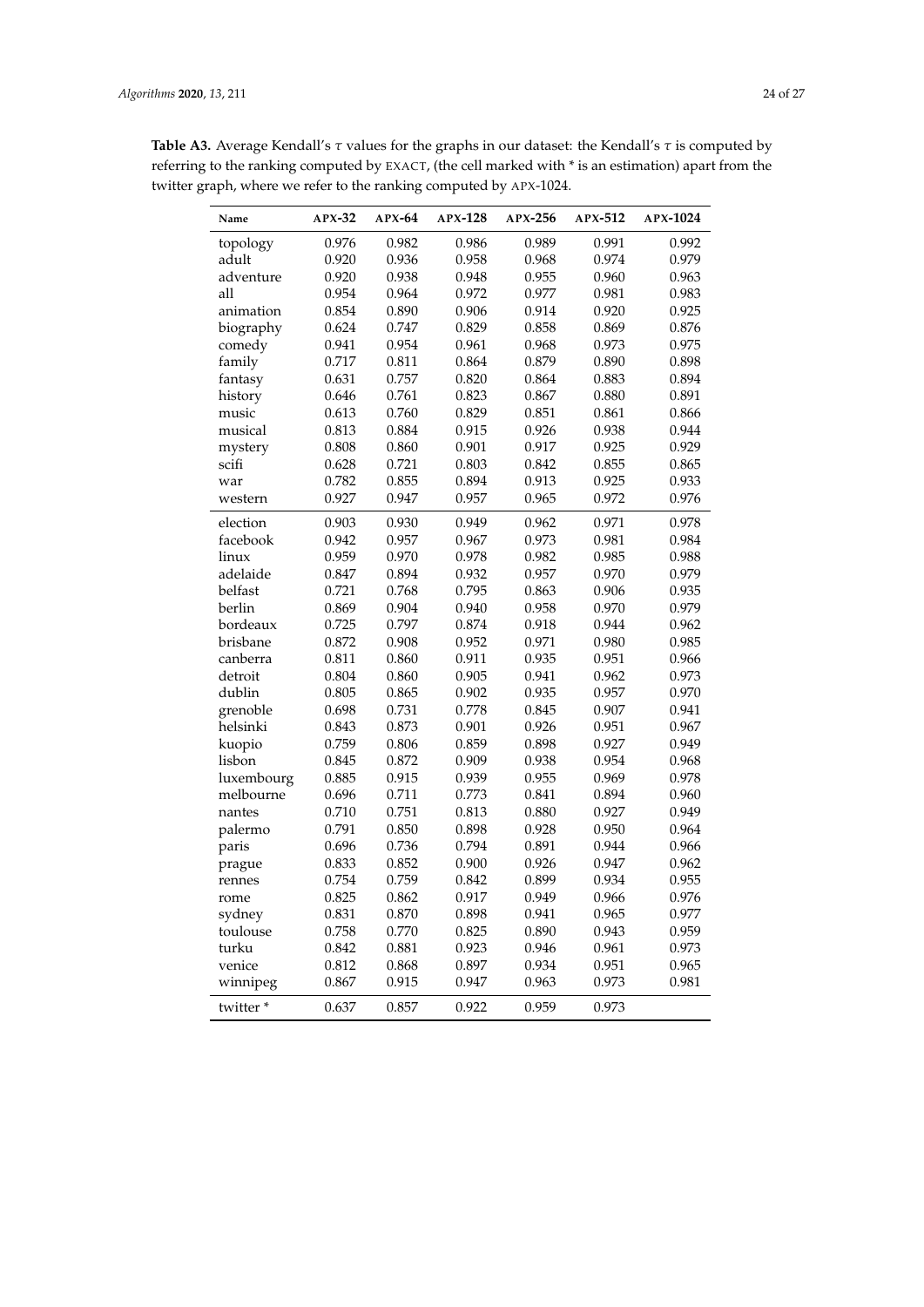|            | $k=1$          |                |                    | $k=5$             |                |                    | $k=10$            |                   |                    | $k=20$            |                   |             | $k=100$           |                   |                    |
|------------|----------------|----------------|--------------------|-------------------|----------------|--------------------|-------------------|-------------------|--------------------|-------------------|-------------------|-------------|-------------------|-------------------|--------------------|
| Name       |                | h              |                    |                   | h              |                    |                   | h                 |                    |                   | h                 |             |                   | h                 |                    |
|            | APX APX<br>256 | 512            | <b>APX</b><br>1024 | <b>APX</b><br>256 | APX<br>512     | <b>APX</b><br>1024 | <b>APX</b><br>256 | <b>APX</b><br>512 | <b>APX</b><br>1024 | <b>APX</b><br>256 | <b>APX</b><br>512 | APX<br>1024 | <b>APX</b><br>256 | <b>APX</b><br>512 | <b>APX</b><br>1024 |
| topology   | 15             | $\bf 4$        | 5                  | 65                | 22             | 11                 | 65                | 33                | 19                 | 110               | 74                | 36          | 281               | 167               | 137                |
| adult      | 2              | $\mathbf{1}$   | $\mathbf{1}$       | 9                 | $\overline{7}$ | 5                  | 17                | 14                | 12                 | 47                | 28                | 28          | 219               | 182               | 138                |
| adventure  | 1              | $\mathbf{0}$   | $\mathbf{0}$       | 44                | 29             | 12                 | 63                | 42                | 22                 | 156               | 94                | 40          | 506               | 500               | 289                |
| all        | 6              | 8              | 3                  | 25                | 19             | 11                 | 30                | 32                | 18                 | 71                | 67                | 35          | 278               | 232               | 166                |
| animation  | 7              | 3              | 3                  | 33                | 22             | 14                 | 38                | 26                | 17                 | 66                | 43                | 39          | 273               | 169               | 138                |
| biography  | 196            | 15             | 14                 | 327               | 115            | 48                 | 327               | 204               | 51                 | 496               | 411               | 310         | 1854              | 831               | 548                |
| comedy     | 5              | $\overline{2}$ | $\mathbf{1}$       | 33                | 17             | 17                 | 37                | 23                | 20                 | 74                | 37                | 36          | 340               | 190               | 173                |
| family     | 57             | 15             | 7                  | 57                | 37             | 14                 | 107               | 37                | 20                 | 283               | 136               | 71          | 582               | 365               | 270                |
| fantasy    | 1072           | 382            | 47                 | 2117              | 954            | 396                | 2859              | 1262              | 396                | 2957              | 1262              | 396         | 3409              | 1550              | 647                |
| history    | 31             | 14             | 7                  | 67                | 35             | 31                 | 123               | 62                | 42                 | 237               | 141               | 66          | 942               | 517               | 307                |
| music      | 59             | 28             | 7                  | 59                | 28             | 10                 | 69                | 70                | 33                 | 190               | 127               | 58          | 986               | 337               | 271                |
| musical    | 419            | 35             | 7                  | 606               | 109            | 34                 | 1031              | 179               | 57                 | 1630              | 469               | 237         | 1978              | 1293              | 785                |
| mystery    | $\overline{4}$ | $\overline{2}$ | 2                  | 130               | 24             | 18                 | 179               | 87                | 50                 | 219               | 108               | 77          | 879               | 466               | 515                |
| scifi      | 48             | 3              | $\overline{c}$     | 96                | 87             | 57                 | 582               | 179               | 119                | 582               | 179               | 119         | 2104              | 760               | 305                |
| war        | 47             | 5              | 3                  | 69                | 33             | 12                 | 101               | 51                | 28                 | 253               | 240               | 84          | 713               | 356               | 219                |
| western    | 3              | $\overline{2}$ | 1                  | 13                | 9              | 6                  | 44                | 32                | 21                 | 44                | 33                | 25          | 280               | 265               | 172                |
| election   | 4              | 3              | 3                  | 11                | 8              | 7                  | 32                | 21                | 17                 | 67                | 55                | 40          | 790               | 414               | 243                |
| facebook   | 56             | 42             | 30                 | 95                | 93             | 51                 | 95                | 93                | 51                 | 163               | 104               | 94          | 544               | 504               | 474                |
| linux      | 5              | $\overline{4}$ | 3                  | 79                | 53             | 19                 | 143               | 78                | 37                 | 175               | 103               | 49          | 279               | 198               | 192                |
| adelaide   | 14             | 8              | 4                  | 32                | 18             | 12                 | 49                | 28                | 22                 | 184               | 132               | 84          | 389               | 310               | 222                |
| belfast    | 65             | 50             | 11                 | 107               | 80             | 42                 | 149               | 102               | 76                 | 189               | 148               | 126         | 405               | 372               | 381                |
| berlin     | 58             | 44             | 12                 | 79                | 52             | 36                 | 120               | 89                | 61                 | 152               | 118               | 108         | 312               | 226               | 198                |
| bordeaux   | 30             | 13             | 8                  | 46                | 32             | 18                 | 111               | 88                | 57                 | 280               | 227               | 109         | 671               | 462               | 338                |
| brisbane   | 48             | 44             | 15                 | 129               | 78             | 62                 | 129               | 78                | 62                 | 162               | 112               | 85          | 411               | 257               | 224                |
| canberra   | 44             | 28             | 22                 | 49                | 33             | 29                 | 110               | 87                | 72                 | 110               | 108               | 93          | 496               | 464               | 360                |
| detroit    | 8              | $\overline{2}$ | 3                  | 31                | 11             | 8                  | 40                | 21                | 19                 | 78                | 47                | 39          | 284               | 202               | 173                |
| dublin     | 42             | 19             | 7                  | 71                | 44             | 35                 | 71                | 60                | 42                 | 121               | 76                | 61          | 301               | 261               | 231                |
| grenoble   | 89             | 71             | 29                 | 130               | 71             | 53                 | 169               | 105               | 87                 | 192               | 157               | 110         | 421               | 383               | 322                |
| helsinki   | 78             | 59             | 42                 | 163               | 113            | 80                 | 449               | 264               | 235                | 449               | 264               | 235         | 583               | 475               | 387                |
| kuopio     | 26             | 13             | 14                 | 71                | 44             | 21                 | 71                | 48                | 32                 | 82                | 70                | 61          | 197               | 181               | 144                |
| lisbon     | 106            | 73             | 48                 | 219               | 113            | 72                 | 228               | 173               | 105                | 313               | 232               | 141         | 682               | 491               | 426                |
| luxembourg | 11             | 10             | 6                  | 16                | 10             | 10                 | 27                | 20                | 17                 | 69                | 60                | 50          | 202               | 167               | 143                |
| melbourne  | 124            | 58             | 15                 | 256               | 116            | 51                 | 256               | 116               | 66                 | 306               | 185               | 125         | 1467              | 1157              | 706                |
| nantes     | 43             | 16             | 8                  | 94                | 48             | 49                 | 117               | 60                | 49                 | 162               | 111               | 73          | 415               | 364               | 339                |
| palermo    | 29             | 21             | 20                 | 67                | 31             | 24                 | 67                | 49                | 38                 | 122               | 84                | 69          | 316               | 341               | 218                |
| paris      | 116            | 65             | 50                 | 190               | 91             | 72                 | 208               | 114               | 72                 | 298               | 226               | 148         | 530               | 417               | 380                |
| prague     | 190            | 147            | 75                 | 190               | 147            | 83                 | 190               | 147               | 120                | 326               | 230               | 173         | 450               | 439               | 368                |
| rennes     | 31             | 20             | 6                  | 62                | 33             | 20                 | 152               | 92                | 78                 | 152               | 101               | 80          | 352               | 302               | 284                |
| rome       | 28             | 15             | 13                 | 36                | 30             | 25                 | 48                | 44                | 32                 | 84                | 76                | 49          | 359               | 244               | 180                |
| sydney     | 96             | 55             | 27                 | 128               | 81             | 62                 | 128               | 112               | 73                 | 191               | 140               | 102         | 1028              | 645               | 513                |
| toulouse   | 57             | 28             | 18                 | 77                | 41             | 40                 | 88                | 57                | 47                 | 131               | 89                | 79          | 309               | 264               | 250                |
| turku      | 9              | 6              | $\overline{4}$     | 22                | 17             | 13                 | 63                | 41                | 33                 | 63                | 45                | 33          | 366               | 233               | 226                |
| venice     | 28             | 25             | 10                 | 58                | 43             | 29                 | 70                | 60                | 42                 | 133               | 126               | 97          | 268               | 227               | 207                |
| winnipeg   | 10             | 7              | 5                  | 20                | 15             | 15                 | 26                | 24                | 22                 | 45                | 39                | 34          | 321               | 241               | 208                |

<span id="page-24-4"></span>**Table A4.** Maximum position of the top-*k* nodes (for the exact ranking) in the approximate ranking computed by APX-*h* (over 50 experiments) in the case of the temporal graphs included in our dataset (excluding TWIT for which the exact ranking could not be computed).

# **References**

<span id="page-24-0"></span>1. Bavelas, A. A Mathematical Model for Group Structures. *Appl. Anthropol.* **1948**, *7*, 16–30. [\[CrossRef\]](http://dx.doi.org/10.17730/humo.7.3.f4033344851gl053)

<span id="page-24-1"></span>2. Freeman, L.C. Centrality in social networks conceptual clarification. *Soc. Netw.* **1978**, *1*, 215–239. [\[CrossRef\]](http://dx.doi.org/10.1016/0378-8733(78)90021-7)

<span id="page-24-2"></span>3. Brandes, U. A Faster Algorithm for Betweenness Centrality. *J. Math. Sociol.* **2001**, *25*, 163–177. [\[CrossRef\]](http://dx.doi.org/10.1080/0022250X.2001.9990249)

<span id="page-24-3"></span>4. Eppstein, D.; Wang, J. Fast Approximation of Centrality. *J. Graph Alg. Appl.* **2004**, *8*, 39–45. [\[CrossRef\]](http://dx.doi.org/10.7155/jgaa.00081)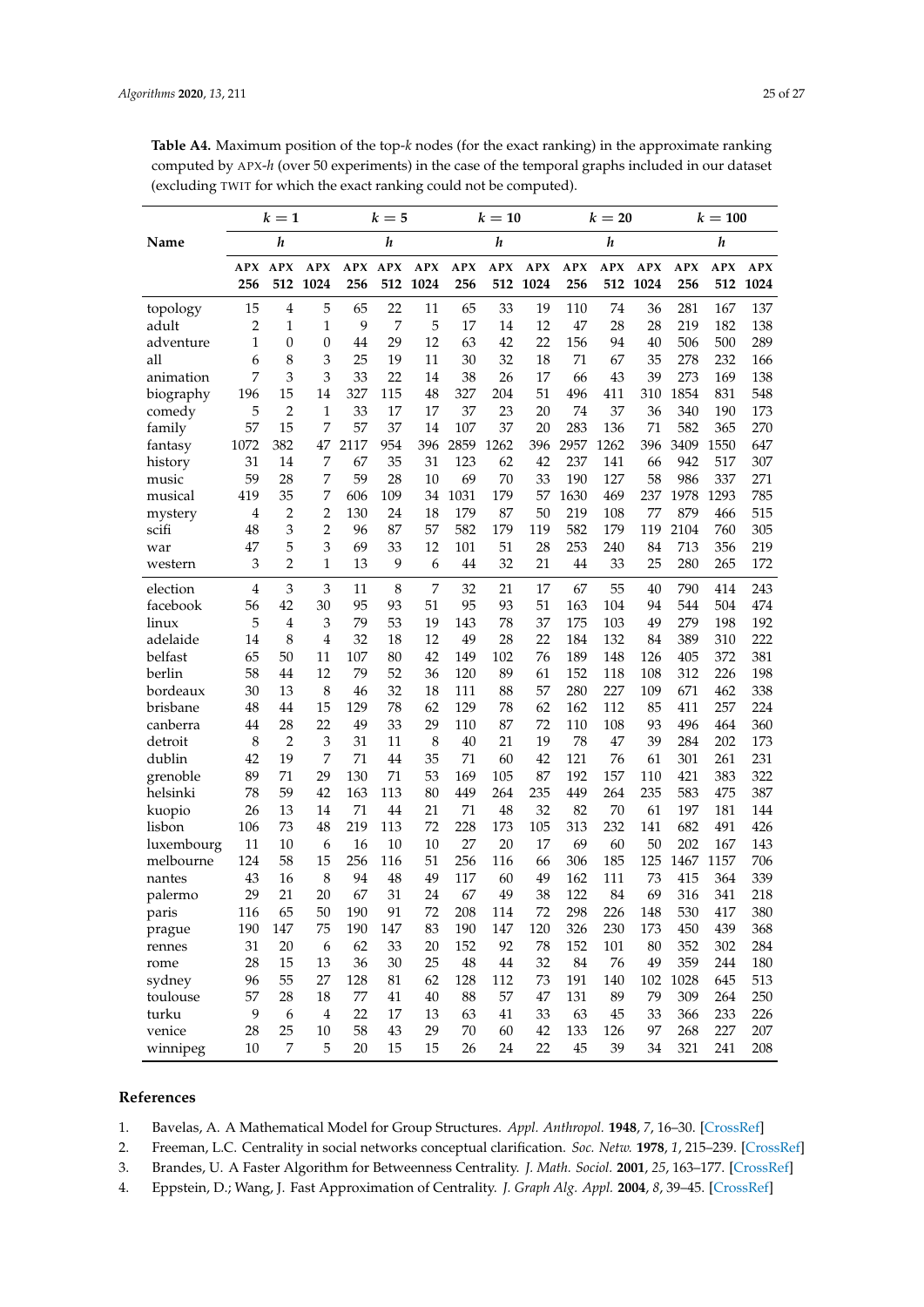- <span id="page-25-0"></span>5. Koschützki, D.; Lehmann, K.A.; Peeters, L.; Richter, S.; Tenfelde-Podehl, D.; Zlotowski, O. Centrality Indices. In *Network Analysis: Methodological Foundations*; Brandes, U., Erlebach, T., Eds.; Springer: Berlin/Heidelberg, Germany, 2005; pp. 16–61.
- <span id="page-25-1"></span>6. Schoch, D.; Brandes, U. Re-conceptualizing centrality in social networks. *Eur. J. Appl. Math.* **2016**, *27*, 971–985. [\[CrossRef\]](http://dx.doi.org/10.1017/S0956792516000401)
- <span id="page-25-2"></span>7. David Schoch. Periodic Table of Network Centrality. Available online: [http://schochastics.net/sna/](http://schochastics.net/sna/periodic.html) [periodic.html](http://schochastics.net/sna/periodic.html) (accessed on 27 August 2020).
- <span id="page-25-3"></span>8. Lin, N. *Foundations of Social Research*; McGraw-Hill: New York, NY, USA, 1976.
- <span id="page-25-4"></span>9. Marchiori, M.; Latora, V. Harmony in the small-world. *Phys. A Stat. Mech. Its Appl.* **2000**, *285*, 539–546. [\[CrossRef\]](http://dx.doi.org/10.1016/S0378-4371(00)00311-3)
- <span id="page-25-5"></span>10. Bergamini, E.; Borassi, M.; Crescenzi, P.; Marino, A.; Meyerhenke, H. Computing Top-*K* Closeness Cent. Faster Unweighted Graphs. *ACM Trans. Knowl. Discov. Data* **2019**, *13*, 1–40. [\[CrossRef\]](http://dx.doi.org/10.1145/3344719)
- <span id="page-25-6"></span>11. Calabro, C.; Impagliazzo, R.; Paturi, R. The Complexity of Satisfiability of Small Depth Circuits. In *Lecture Notes in Computer Science*; Springer: Berlin/Heidelberg, Germany, 2009; Volume 5917, pp. 75–85.
- <span id="page-25-7"></span>12. Cohen, E.; Delling, D.; Pajor, T.; Werneck, R.F. Computing Classic Closeness Centrality, at Scale. In Proceedings of the Second ACM Conference on Online Social Networks, Dublin, Ireland, 1–2 October 2014; pp. 37–50.
- <span id="page-25-8"></span>13. NetworKit. Available online: <https://networkit.github.io> (accessed on 27 August 2020).
- <span id="page-25-9"></span>14. SageMath. Available online: <http://www.sagemath.org> (accessed on 27 August 2020).
- <span id="page-25-10"></span>15. Holme, P.; Saramäki, J. Temporal networks. *Phys. Rep.* **2012**, *519*, 97–125. [\[CrossRef\]](http://dx.doi.org/10.1016/j.physrep.2012.03.001)
- <span id="page-25-16"></span>16. Latapy, M.; Viard, T.; Magnien, C. Stream graphs and link streams for the modeling of interactions over time. *Soc. Netw. Anal. Min.* **2018**, *8*, 61. [\[CrossRef\]](http://dx.doi.org/10.1007/s13278-018-0537-7)
- <span id="page-25-11"></span>17. Michail, O. An Introduction to Temporal Graphs: An Algorithmic Perspective. *Internet Math.* **2016**, *12*, 239–280. [\[CrossRef\]](http://dx.doi.org/10.1080/15427951.2016.1177801)
- <span id="page-25-12"></span>18. Tang, J.K.; Musolesi, M.; Mascolo, C.; Latora, V.; Nicosia, V. Analysing information flows and key mediators through temporal centrality metrics. In Proceedings of the 3rd Workshop on Social Network Systems, Paris, France, 22–25 June 2010; p. 3.
- 19. Santoro, N.; Quattrociocchi, W.; Flocchini, P.; Casteigts, A.; Amblard, F. Time-Varying Graphs and Social Network Analysis: Temporal Indicators and Metrics. *arXiv* **2011**, arXiv:1102.0629.
- 20. Kim, H.; Anderson, R. Temporal node centrality in complex networks. *Phys. Rev. E* **2012**, *85*, 026107. [\[CrossRef\]](http://dx.doi.org/10.1103/PhysRevE.85.026107) [\[PubMed\]](http://www.ncbi.nlm.nih.gov/pubmed/22463279)
- 21. Gao, Z.; Shi, Y.; Chen, S. Measures of node centrality in mobile social networks. *Int. J. Mod. Phys. C* **2015**, *26*, 1550107. [\[CrossRef\]](http://dx.doi.org/10.1142/S0129183115501077)
- <span id="page-25-15"></span>22. Magnien, C.; Tarissan, F. Time Evolution of the Importance of Nodes in Dynamic Networks. In Proceedings of the 2015 IEEE/ACM International Conference on Advances in Social Networks Analysis and Mining (ASONAM), Paris, France, 25–28 August 2015; pp. 1200–1207.
- 23. Pereira, F.S.F.; de Amo, S.; Gama, J. Evolving Centralities in Temporal Graphs: A Twitter Network Analysis. In Proceedings of the 2016 17th IEEE International Conference on Mobile Data Management (MDM), Porto, Portugal, 13–16 June 2016; pp. 43–48.
- 24. Pereira, F.S.F.; de Amo, S.; Gama, J. Detecting Events in Evolving Social Networks through Node Centrality Analysis. In *CEUR Workshop Proceedings*; STREAMEVOLV@ ECML-PKDD: Ghent, Belgium, 2016; Volume 2069.
- 25. Williams, M.J.; Musolesi, M. Spatio-temporal networks: Reachability, centrality and robustness. *R. Soc. Open Sci.* **2016**, *3*, 160196. [\[CrossRef\]](http://dx.doi.org/10.1098/rsos.160196)
- 26. Cordeiro, M.; Sarmento, R.; Brazdil, P.; Gama, J. Evolving Networks and Social Network Analysis Methods and Techniques. In *Social Media and Journalism: Trends, Connections, Implications; Višňovský, J., Ed.;* IntechOpen: London, UK, 2018.
- <span id="page-25-13"></span>27. Ghanem, M.; Magnien, C.; Tarissan, F. Centrality Metrics in Dynamic Networks: A Comparison Study. *IEEE Trans. Netw. Sci. Eng.* **2019**, *6*, 940–951. [\[CrossRef\]](http://dx.doi.org/10.1109/TNSE.2018.2880344)
- <span id="page-25-14"></span>28. Wu, H.; Huang, Y.; Cheng, J.; Li, J.; Ke, Y. Reachability and time-based path queries in temporal graphs. In Proceedings of the 2016 IEEE 32nd International Conference on Data Engineering (ICDE), Helsinki, Finland, 16–20 May 2016; pp. 145–156.